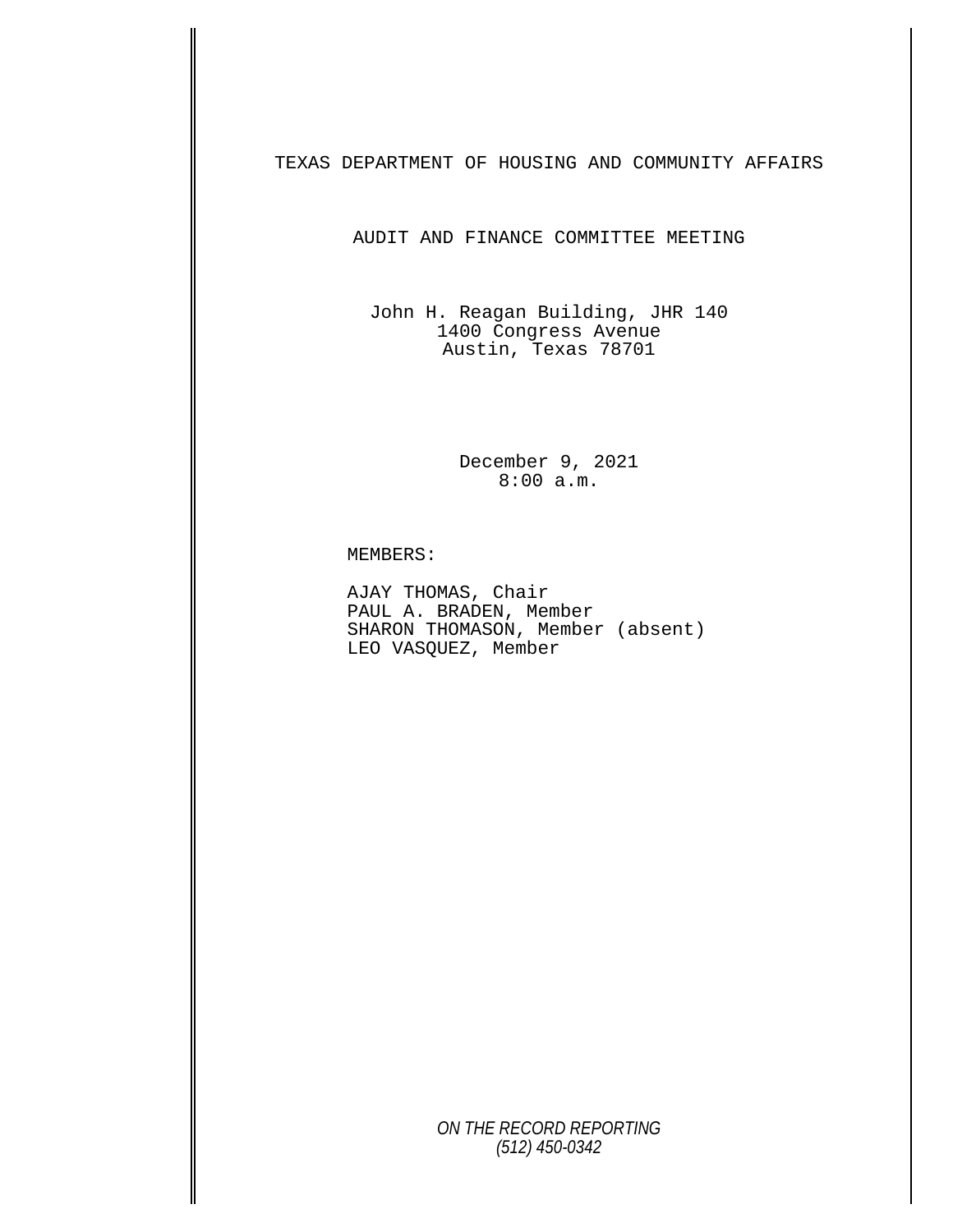|                            | I N D E X                                                                                                                           |             |
|----------------------------|-------------------------------------------------------------------------------------------------------------------------------------|-------------|
| AGENDA ITEM                |                                                                                                                                     | PAGE        |
| CALL TO ORDER<br>ROLL CALL | CERTIFICATION OF QUORUM                                                                                                             | 4<br>4<br>5 |
| <b>ACTION ITEMS:</b>       |                                                                                                                                     |             |
| ITEM 1:                    | Presentation, discussion, and possible<br>action to approve the Audit and Finance<br>Committee Minutes Summary for<br>June 17, 2021 | 5           |
| ITEM 2:                    | Presentation, discussion, and possible<br>action to approve Fiscal Year 2022<br>Internal Audit Annual Work Plan                     | 6           |
| REPORT ITEMS:              |                                                                                                                                     |             |
|                            | ITEM 1: Presentation and discussion of Internal<br>Audit of the Multifamily Direct Loans                                            | 21          |
| ITEM 2:                    | Presentation and discussion of Internal<br>Audit of the Ending Homelessness Fund<br>and Homeless Housing and Services<br>Programs   | 22          |
| TTEM 3:                    | Presentation and discussion of Internal<br>audit of the Housing Resource Center<br>Division                                         | 23          |
| ITEM 4:                    | Presentation and discussion of Internal<br>audit review of the implementation status<br>of prior audit findings and recommendation  | 25          |
| ITEM 5:                    | Presentation and discussion of Internal<br>audit report on the Self-Assessment                                                      | 25          |
| ITEM 6:                    | Presentation and discussion of Internal<br>Audit Annual Report                                                                      | 26          |
| ITEM 7:                    | Report on the status of the Internal<br>and External Audit activities                                                               | 26          |
|                            | PUBLIC COMMENT ON MATTERS OTHER THAN ITEMS<br>FOR WHICH THERE WERE POSTED AGENDA ITEMS                                              | none        |
|                            | EXECUTIVE SESSION                                                                                                                   | none        |

2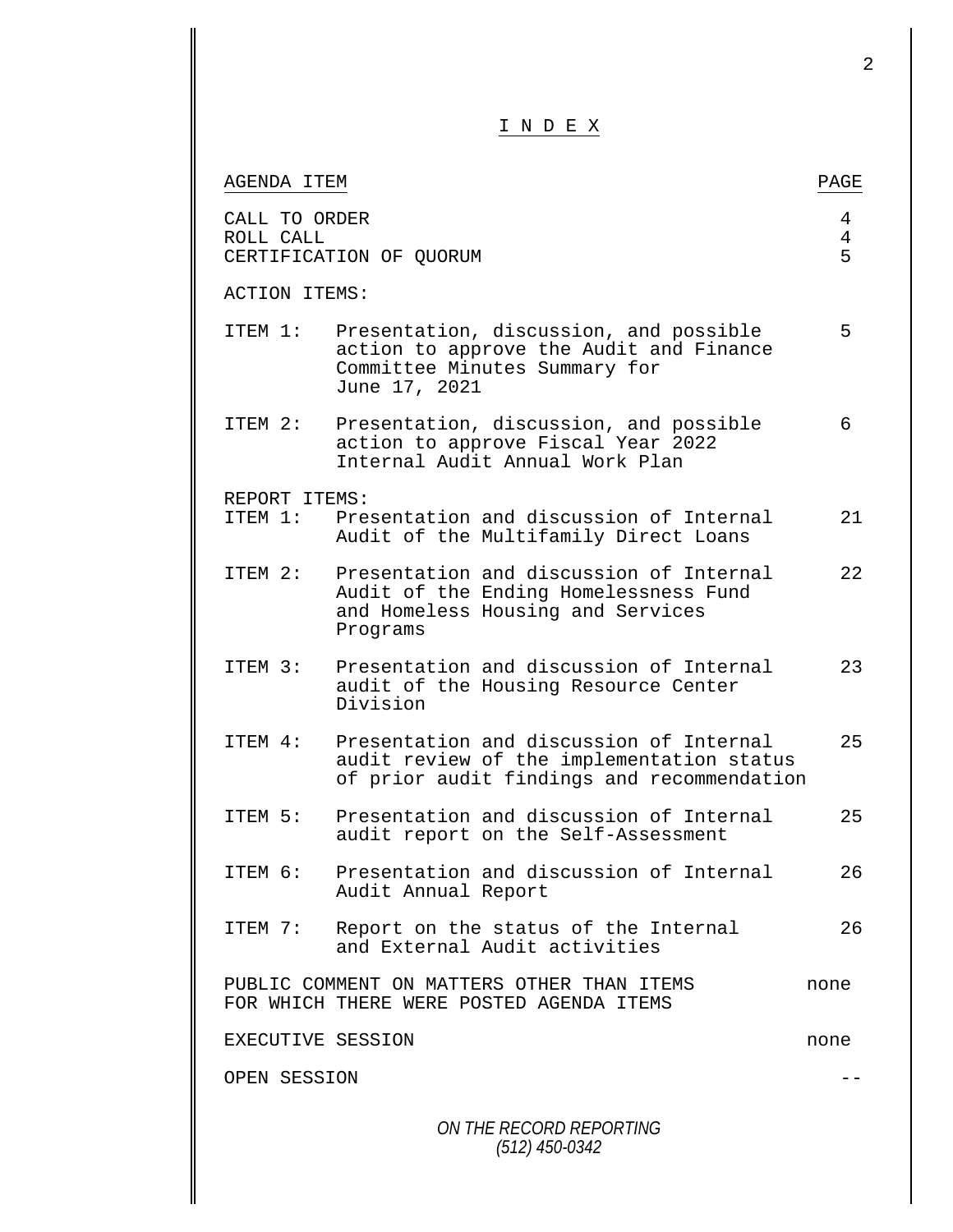ADJOURN 28

3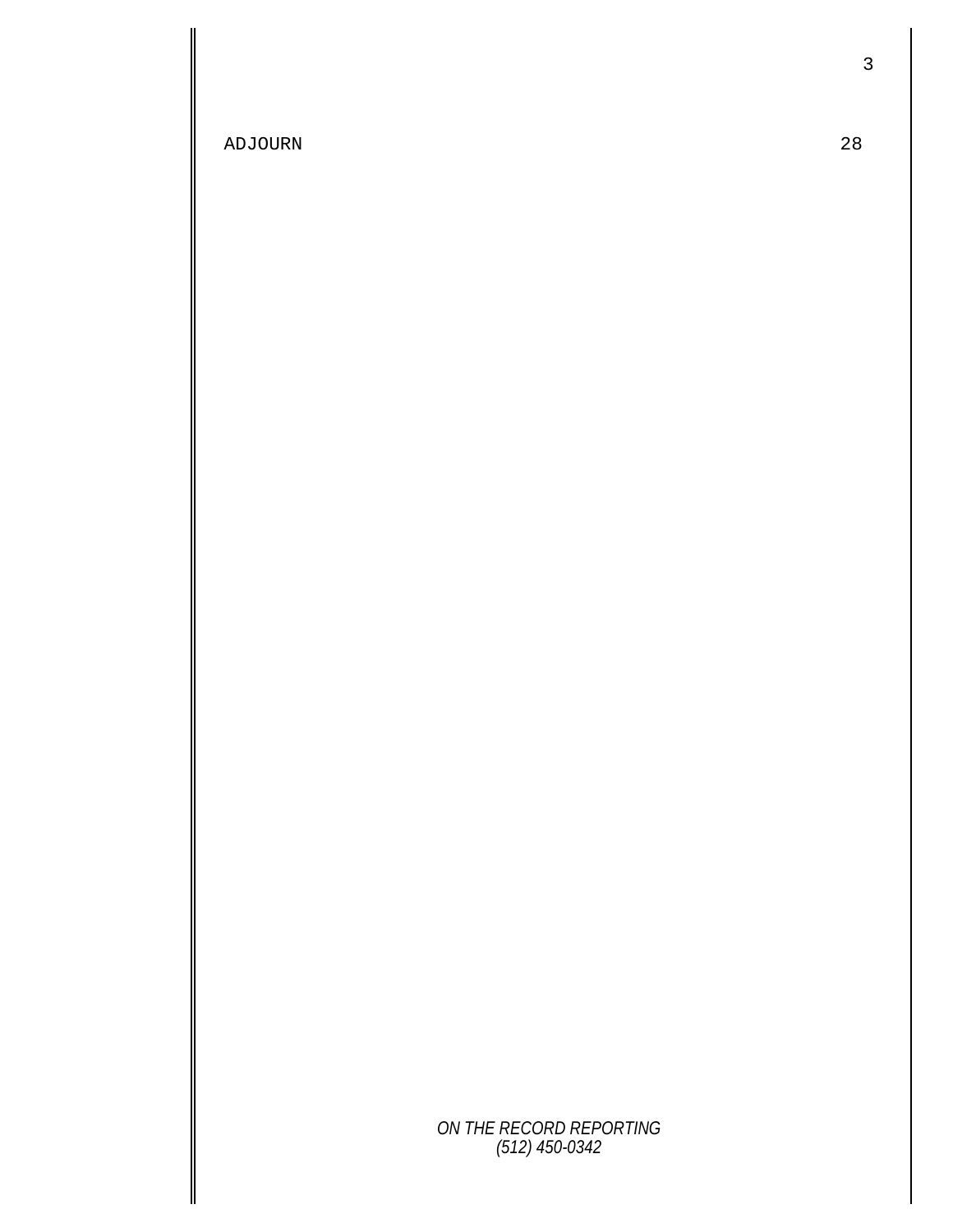|             | 4                                                             |
|-------------|---------------------------------------------------------------|
| $\mathbf 1$ | P R O C E E D I N G S                                         |
| 2           | The Chair will call to order the<br>MR. THOMAS:               |
| 3           | meeting of the Audit and Finance Committee of the Governing   |
| 4           | Board of the Texas Department of Housing and Community        |
| 5           | Affairs.                                                      |
| 6           | It is officially 8:01 a.m. Central Time on                    |
| 7           | December 9, 2021. Members of the audience, welcome to the     |
| 8           | Committee meeting. If there is a need for public comment,     |
| $\mathsf 9$ | just a reminder that public comment is made at the rostrum    |
| 10          | at the front of the room.                                     |
| 11          | And if you would like to speak on an agenda                   |
| 12          | item, please come down to the first two rows and be present   |
| 13          | and ready to speak on the agenda item you'd like to speak     |
| 14          | When you do come up to the microphone, for purposes of<br>to. |
| 15          | the record, please sign in at the rostrum, identify           |
| 16          | yourselves by your name, and state if you represent someone   |
| 17          | before getting into your public comment.                      |
| 18          | Let's go ahead and take roll call of the                      |
| 19          | Committee members present. Paul Braden?                       |
| 20          | Here.<br>MR. BRADEN:                                          |
| 21          | MR. THOMAS: Sharon Thomason has notified us she               |
| 22          | will not be here today.                                       |
| 23          | Leo Vasquez?                                                  |
| 24          | Here.<br>MR. VASQUEZ:                                         |
| 25          | MR. THOMAS: And I, A.J. Thomas, as Chair, is                  |
|             | ON THE RECORD REPORTING<br>$(512)$ 450-0342                   |

 $\mathbf l$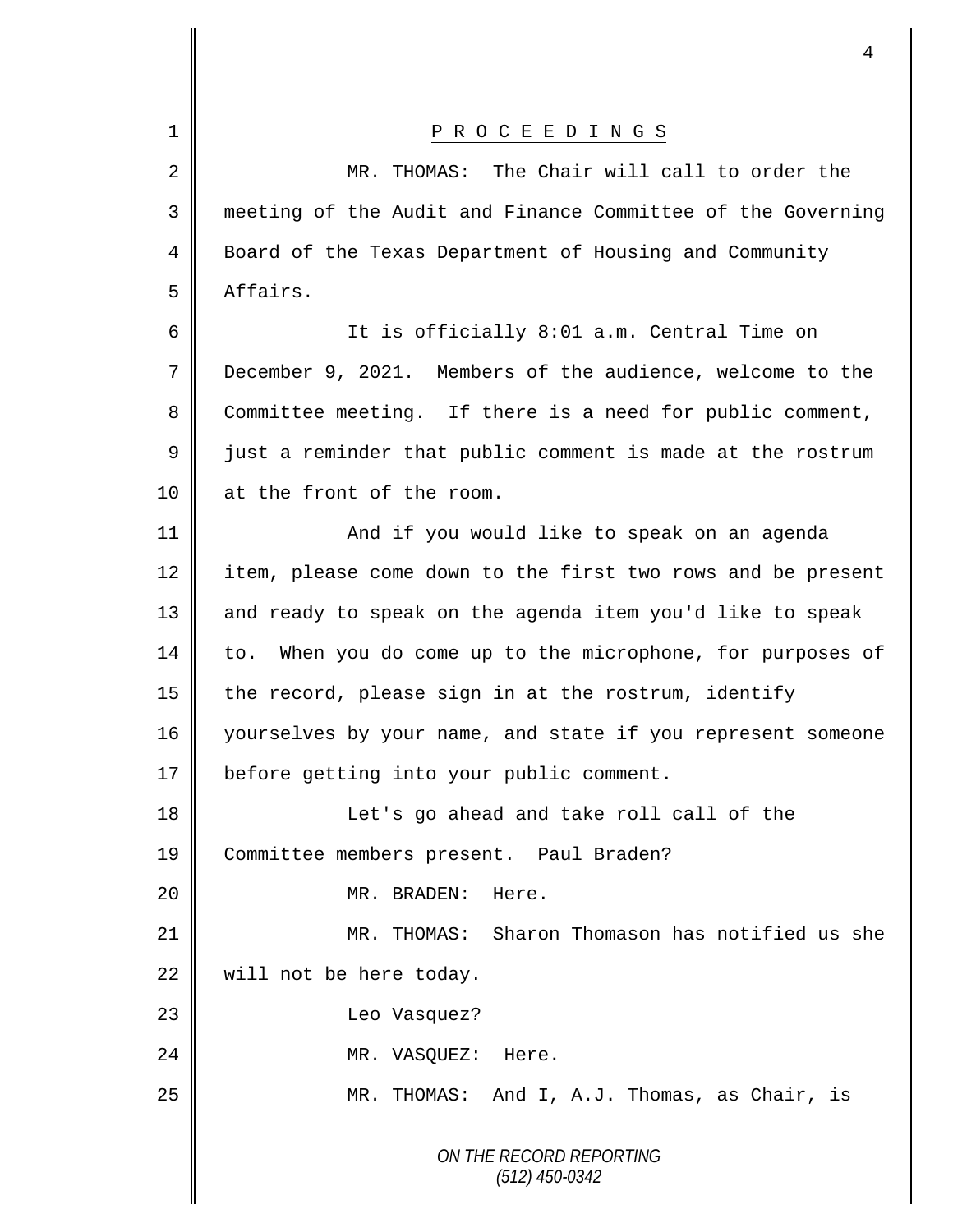1 | present.

2 We have two action items and seven report items  $3 \parallel$  on today's agenda. The first action item is the approval 4 | of the minutes from the June 17, 2021, meeting of the Audit 5 and Finance Committee. 6 || At that meeting, Joe Guevera presented the 7 fiscal year '22 operating budget. The Committee voted to 8 Tecommend approval by the full Board at that time. The 9 U Director of Internal Audit, Mark Scott, presented three 10 | report items, the internal audit of the Tenant Selection 11 Criteria and Affirmative Marketing Plans, the internal 12 audit of the Non-Performing Loans at TDHCA, and the report 13 on the status of the internal and external audit 14 activities. 15 The minutes are in the materials for this

16 month's meeting. At this time, may I have a motion to 17 approve the minutes from the June 17 Audit and Finance 18 Committee meeting?

19 MR. BRADEN: So moved.

20 MR. VASQUEZ: Second.

21 || MR. THOMAS: Thank you.

22 || MR. VASQUEZ: Would you like a second? 23 MR. THOMAS: I appreciate that. I've got a 24 | motion made by Mr. Braden and seconded by Mr. Vasquez. All 25 members in favor of adopting the minutes from the June 17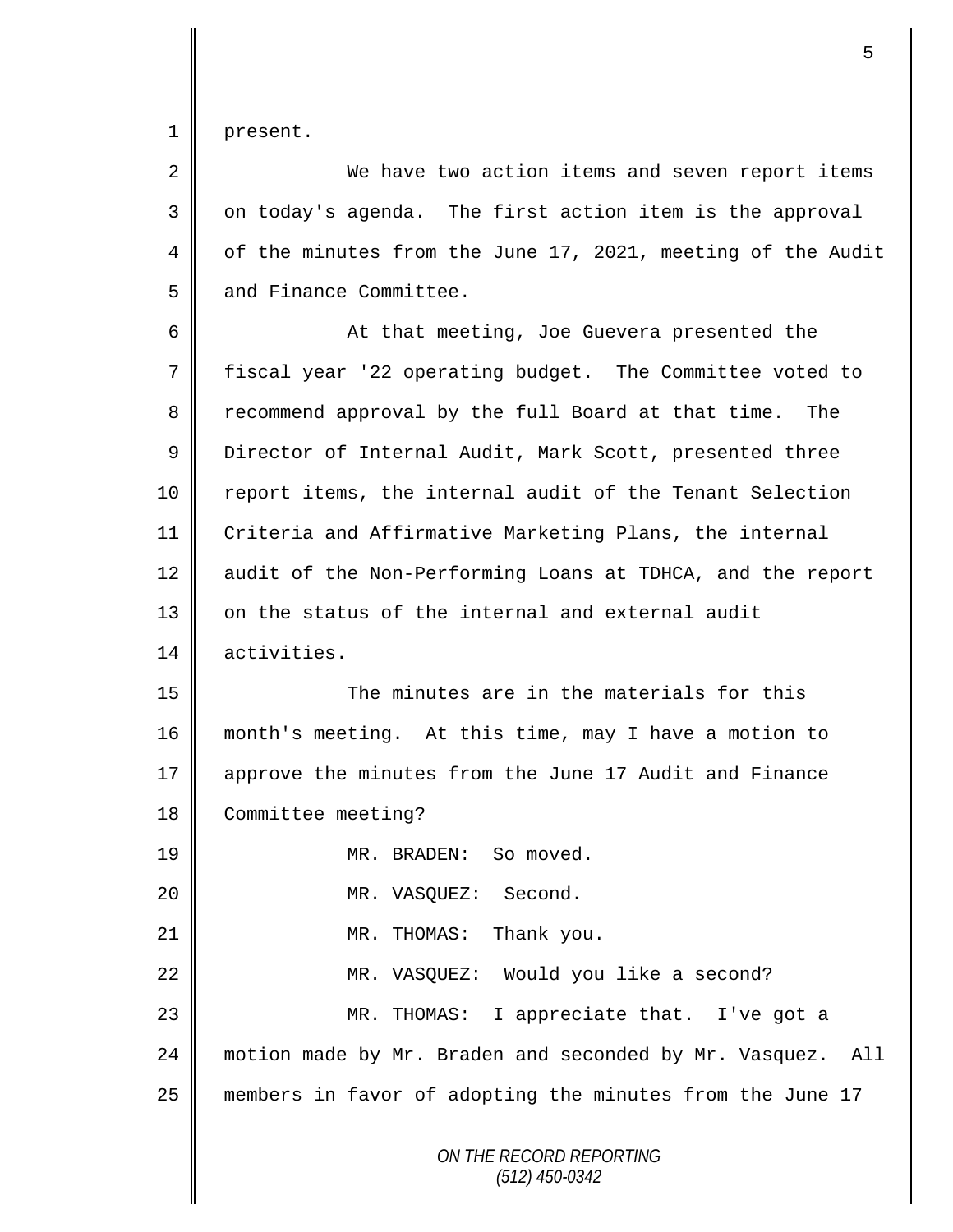*ON THE RECORD REPORTING (512) 450-0342* 1 | Audit and Finance Committee meeting, say aye. 2 || (A chorus of ayes.) 3 MR. THOMAS: Any opposed? 4 || (No response.) 5 MR. THOMAS: Hearing none, the motion passes. 6 The next action item on today's agenda is 7 presentation and possible recommendation for approval of 8 the 2022 Internal Audit Annual Work Plan. Mr. Mark Scott 9 | will present this item. 10 MR. SCOTT: Thank you, Chairman. We identified 11 the following projects for inclusion in the 2022 Annual 12 Audit Plan based on our annual risk assessments of the 13 | auditable units. The project numbers are for 14 identification purposes and may not correspond to the order 15  $\parallel$  in which the projects are performed. 16 || Internal audit standards require that we audit  $17$  the highest risk areas. The following are the auditable 18 units that rated high on a risk assessment matrix: the 19 Texas Rent Relief Program procurement of administrative 20 | contracts. 21 The Texas Rent Relief Program provides rental 22  $\parallel$  and utility assistance to qualifying applicants to prevent 23 | housing instability, potential eviction, utility 24 disconnections and financial hardships for tenants and 25 | landlords as a result of the COVID-19 pandemic.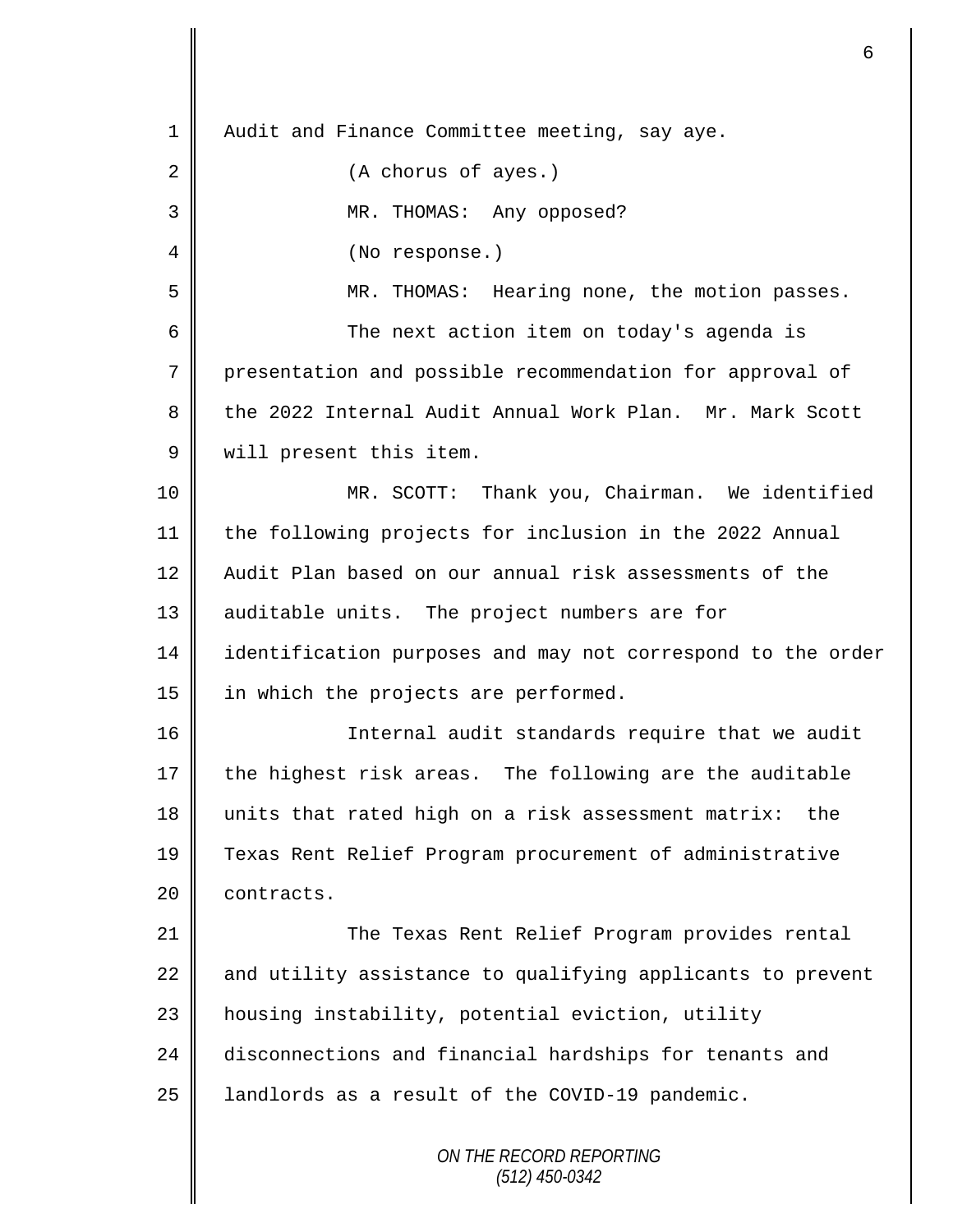| $\mathbf 1$    | The funding for this program is part of the                 |
|----------------|-------------------------------------------------------------|
| $\overline{a}$ | Coronavirus Stimulus Bill passed by Congress. As part of    |
| 3              | this program, the State of Texas received initially         |
| 4              | approximately 1.3 billion to assist landlords and tenants   |
| 5              | through the Texas Rent Relief Program. Local communities    |
| 6              | in Texas with population greater than 200,000 had an        |
| 7              | opportunity to receive roughly 700 million in additional    |
| 8              | direct allocations of these funds. This program was         |
| 9              | launched in February 2021.                                  |
| 10             | The State Auditor's Office and                              |
| 11             | CliftonLarsonAllen will include this program in the federal |
| 12             | compliance and financial portions of the statewide audit.   |
| 13             | They will audit requirements in the federal compliance      |
| 14             | supplements, such as payments and eligibility.              |
| 15             | The program did receive a waiver from the                   |
| 16             | Governor's Office in procuring an outside vendor to process |
| 17             | applications, and there also have been other administrative |
| 18             | contracts for TRR. The Internal Audit department will       |
| 19             | audit operational aspects of TRR, primarily procurement of  |
| 20             | the administration -- of the administrative contracts and   |
| 21             | develop lessons learned for future similar situations.      |
| 22             | The SAO conducted an audit of TWC, the Workforce            |
| 23             | Commission procurements recently with regard to similar     |
| 24             | procurements and waivers. So our audit will follow along    |
| 25             | similar parameters.                                         |
|                |                                                             |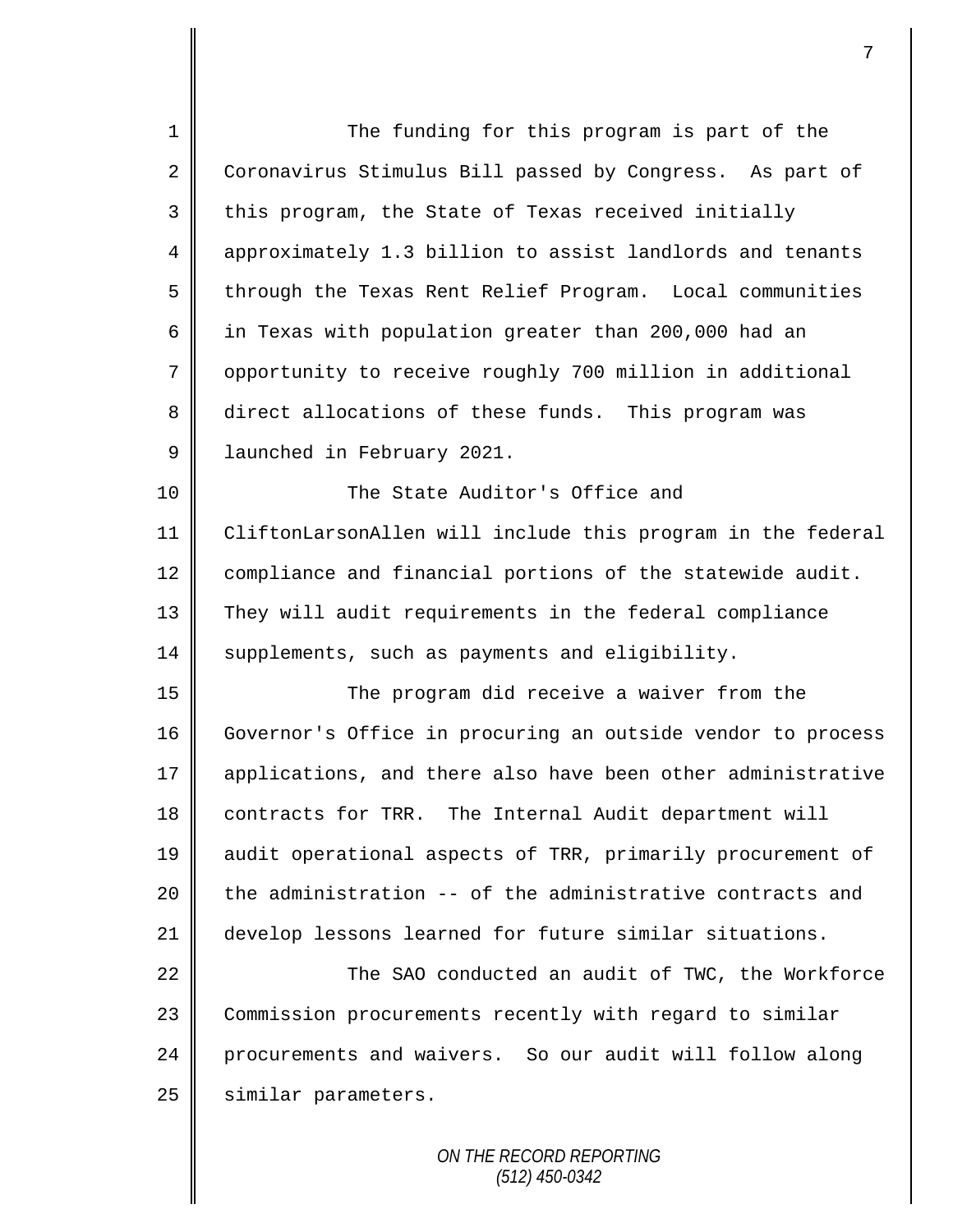*ON THE RECORD REPORTING (512) 450-0342* 1 So I'll pause there in case there's any 2 questions about that. 3 MR. VASQUEZ: Mr. Chairman, I have a question 4 about this. So we're not going to audit the actual 5 performance of the contract? You're trying to audit the  $6 \parallel$  contracting portion of it, which was waived under special 7 conditions -- 8 || MR. SCOTT: Correct. 9 MR. VASQUEZ: -- by the Governor's Office? 10 || MR. SCOTT: I mean, it could be the case that, 11 as we're auditing the procurement and we see something that 12  $\parallel$  relates to the performance that may spill over, but as far  $13$  as the actual -- the sending of the payments and 14 | eligibility and all of those accounting issues, those are 15 | audited by the federal auditors. 16 So we're not going to duplicate that. 17 MR. VASQUEZ: Okay. And when is the Department 18 going to do another emergency procurement like this? And  $19 \parallel$  so --20 MR. SCOTT: No -- 21 | MR. VASQUEZ: -- I'm just trying to figure out 22 when this is going to be useful for us, again to  $-$ -23 MR. SCOTT: That's a -- I don't know, but I've 24 got enough feedback from the SAO on this issue. It's kind 25  $\parallel$  of pinned me a corner as far as -- it would be hard not to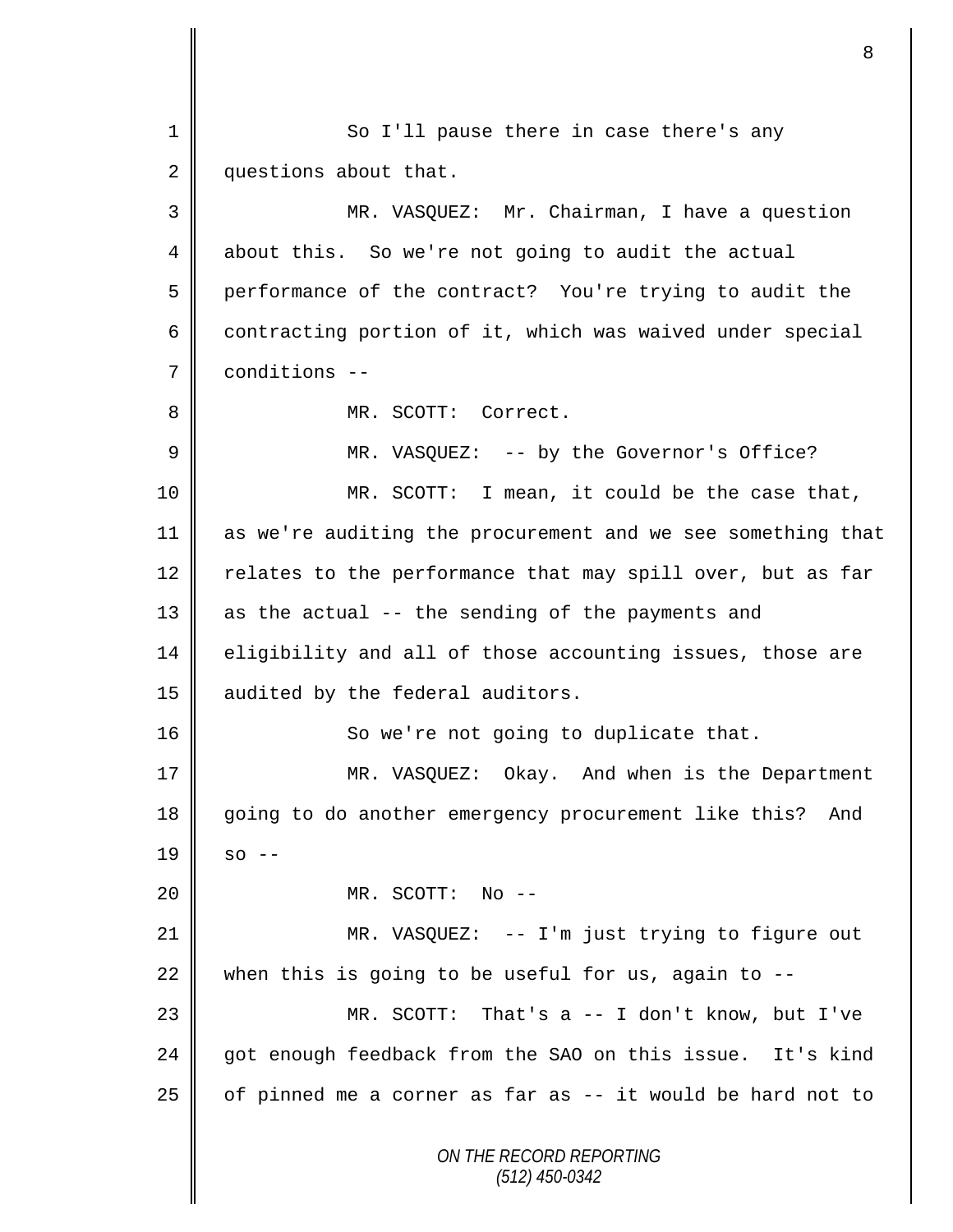*ON THE RECORD REPORTING (512) 450-0342* 1 audit it. 2 MR. VASQUEZ: Okay. So the SAO is the one 3 that's really pushing us to do this audit? 4 MR. SCOTT: They don't come out and tell me to 5 do it, but yeah. Yeah. 6 MR. VASQUEZ: Okay. I mean -- okay. So there 7 is some -- there's a reason, even though we've not going  $8 \parallel$  to  $-$ 9 || MR. SCOTT: Correct. 10 MR. VASQUEZ: -- be in this position -- 11 MR. SCOTT: Correct. 12 || MR. VASQUEZ: -- hopefully ever again.  $13$  | That's  $-$ 14 MR. SCOTT: Yeah. And it's kind of just an 15 || audit to say, okay, this is what happened, and you know, it 16 | shows transparency and  $-$ 17 || MR. VASQUEZ: I thought it was a pretty 18 transparent --19 MR. SCOTT: No. 20 MR. VASQUEZ: -- program that we did -- 21  $\parallel$  MR. SCOTT: It is, but I --22 MR. VASQUEZ: Okay, okay. Let me switch to --23 how long do you -- how much effort do you think you're 24 going to have to put into this, as compared to  $-$ - because 25 we know you have limited resources, and there's all these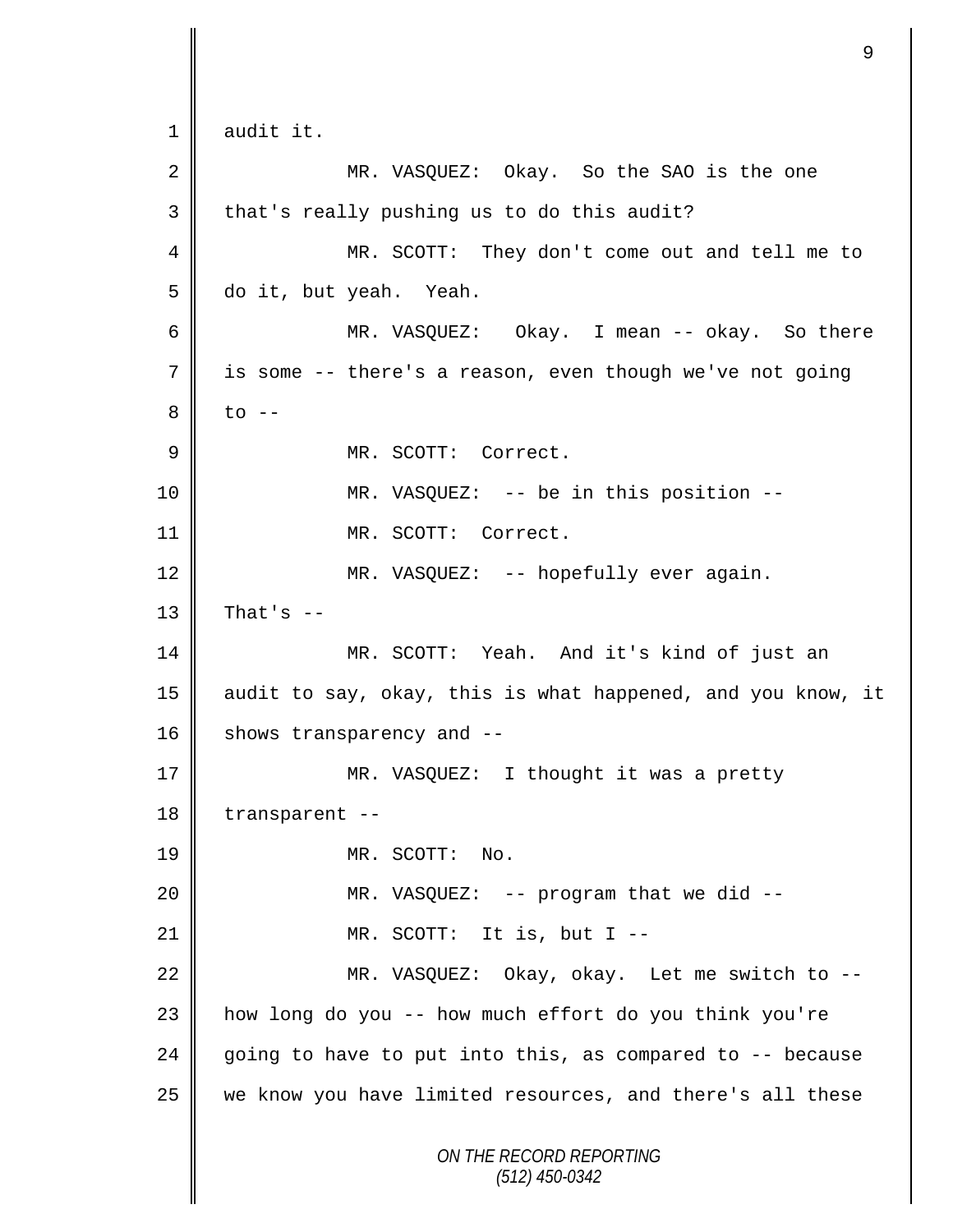*ON THE RECORD REPORTING (512) 450-0342* 1  $\parallel$  other audits that I think --2 MR. SCOTT: Hopefully --3 MR. VASQUEZ: -- we really need to understand -- 4 || MR. SCOTT: -- hopefully not too much. For all 5 | I know, everything was done perfect. 6 MR. VASQUEZ: Well, I mean -- okay. I mean, 7 this isn't going to -- as compared to the other audit 8 items, this shouldn't take nearly as long to undertake,  $9$  as  $-$ 10 || MR. SCOTT: That's correct. 11 || MR. VASQUEZ: -- a regular --12 MR. SCOTT: Yes. 13 MR. VASQUEZ: -- full-blown audit of -- 14 MR. SCOTT: Yes. It's -- I've been doing this a 15 || long time, and when something like this comes up, to not 16 || audit it is a bigger risk than to audit. 17 || MR. VASQUEZ: Well, again, auditing the 18 performance, absolutely. I think that -- I think we should 19 do an extra audit beyond the federal audit -- 20 MR. SCOTT: Okay. 21 MR. VASQUEZ: -- but that's -- I mean, that's 22 neither here nor there. 23 || I mean, it just seems like taking away a lot of 24 | limited resources that we know you don't have enough,  $25$  | almost, to get done everything else you're trying to do.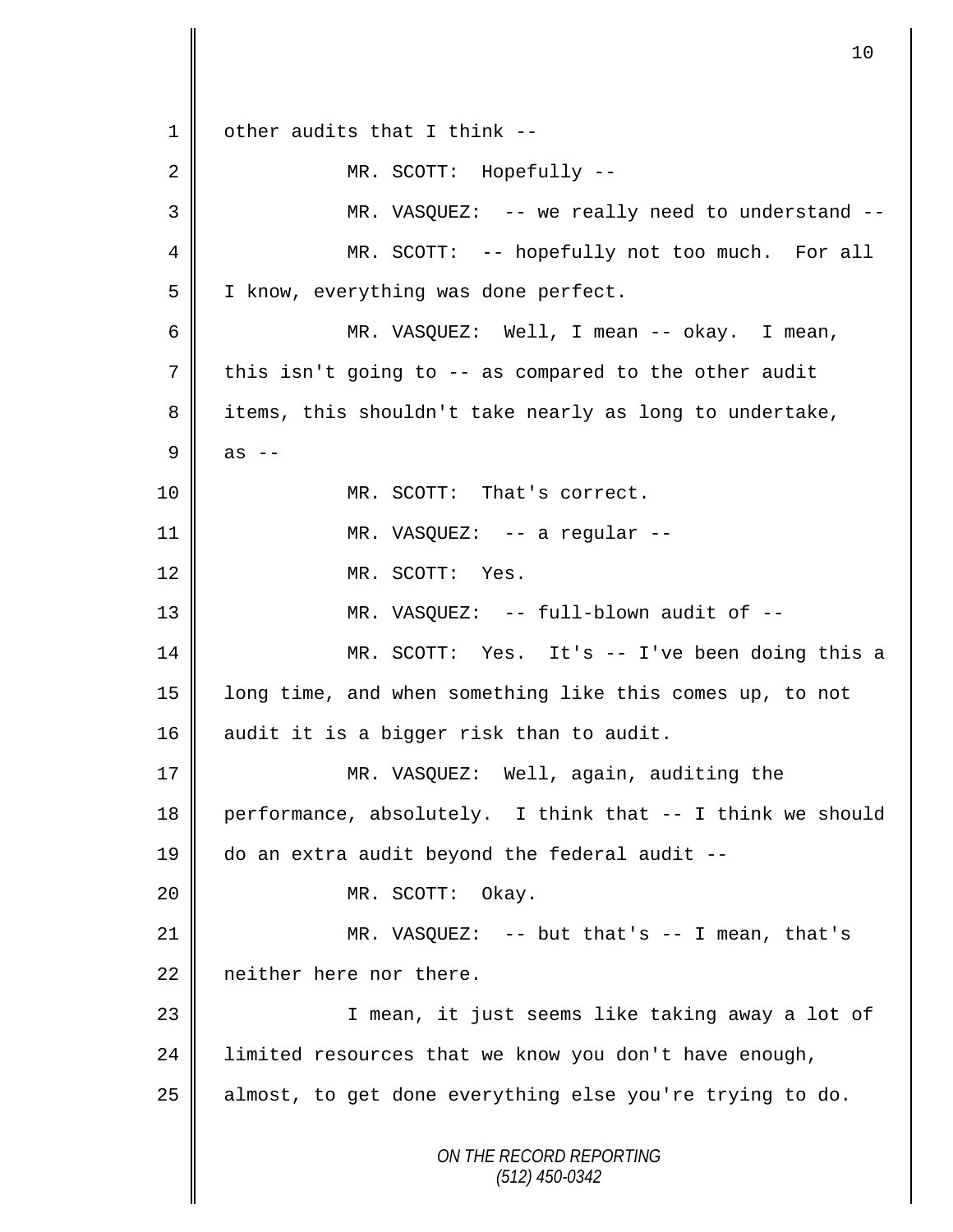*ON THE RECORD REPORTING (512) 450-0342* 1 | But okay. You've answered my question. 2 MR. SCOTT: Okay. Okay. The previous 3 participation review, that function evaluates contractors 4 and subrecipients when TDHCA is considering whether to  $5 \parallel$  award them a new contract for the following fiscal year. 6 The function is involved with new and renewed contracts for 7 || several different programs and has not been audited before. 8 || But the next audit is IT general controls. The 9 | Internal Auditing Act requires --10 || MR. VASQUEZ: I'm sorry. 11 MR. SCOTT: Yes? 12 MR. VASQUEZ: Were we breaking for questions? 13 MR. SCOTT: Oh, sorry. 14 || MR. VASQUEZ: Mr. Chairman, can I --15 MR. THOMAS: Yes. 16 MR. VASQUEZ: So what type of -- this was kind 17 | of a real high-level summary. So what types of contracts 18 || are we talking about that are going to be evaluated? 19 MR. SCOTT: Okay. So the previous participation 20 | review, when somebody comes up, a new contractor or an old 21 contractor that's getting a new contract, the previous -- 22  $\parallel$  the group will get together and evaluate to determine 23 whether or not their past performance merits higher --24 MR. VASQUEZ: So this would be, like, the 25 | Galveston County Community Action Council --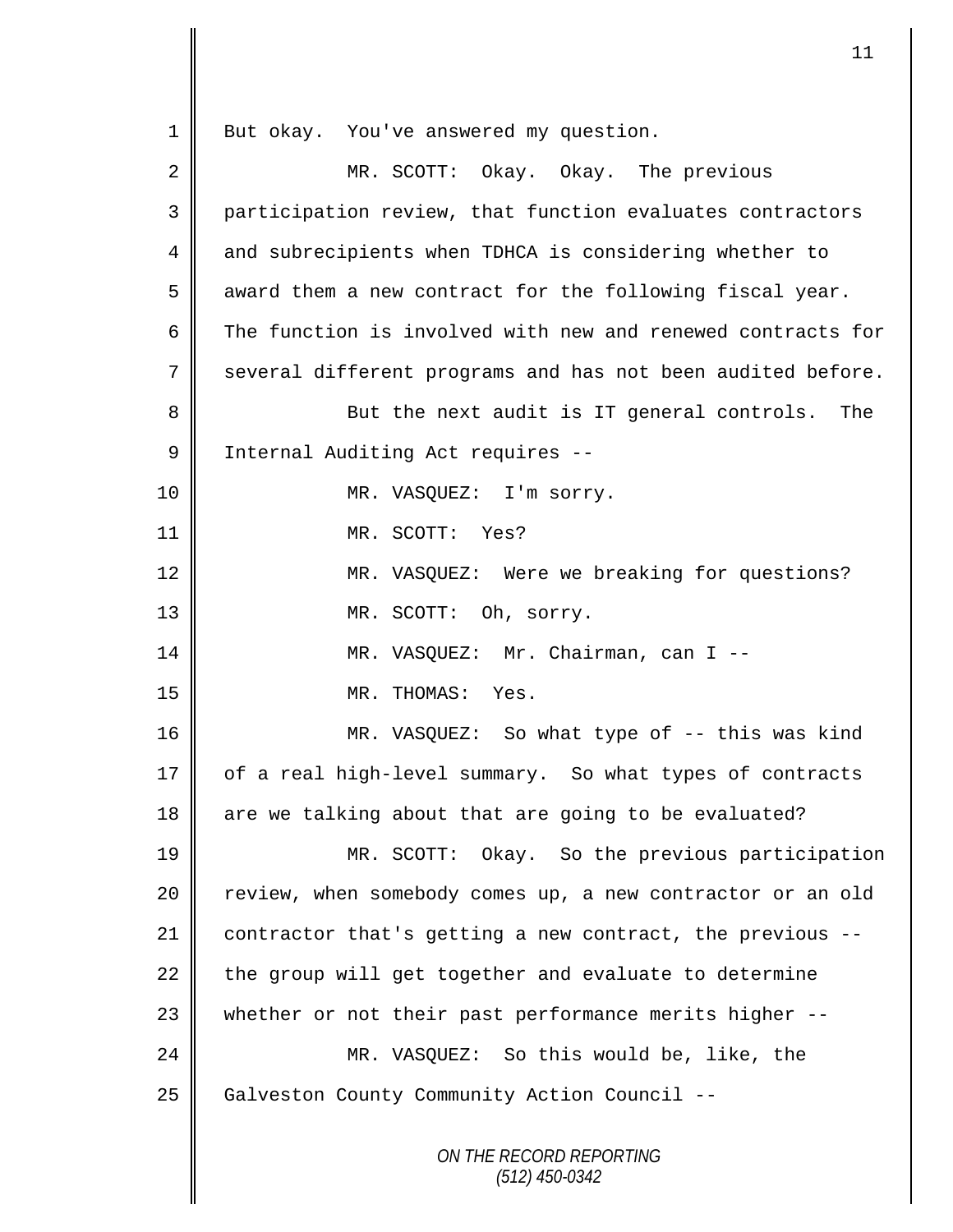*ON THE RECORD REPORTING (512) 450-0342* 1 MR. SCOTT: Yes. Yeah. 2 MR. VASQUEZ: -- as in we view that they did a 3 horrible, horrible job. So -- 4 MR. SCOTT: Right. So yeah. So the previous  $5 \parallel$  participation review, we look at their old single audits, 6 for example, look at their performance as determined by the 7 monitoring section, and -- 8 MR. VASQUEZ: Okay. So these are contracts of 9 program funds, program --10 MR. SCOTT: Right, right. And then the thing 11 we're auditing is this group that gets -- that the 12 processes for this group that gets together to determine 13 whether or not to renew the contracts. 14 MR. VASQUEZ: Would this include the advisors on  $15$  | our bonding programs and things like that? 16 || MR. SCOTT: I don't think so. 17 MR. VASQUEZ: Well, I'm asking. I mean -- 18 MR. SCOTT: Yeah. No. This is internal. This 19 is an internal group at the agency that determines whether 20  $\parallel$  to renew the contracts, and usually, it's the 21 | subrecipients. 22 | MR. VASQUEZ: Okay. Well, you have contractors  $23$  and subrecipients, so --24 MR. SCOTT: Yeah. 25 MR. VASQUEZ: -- through the bonding law firms,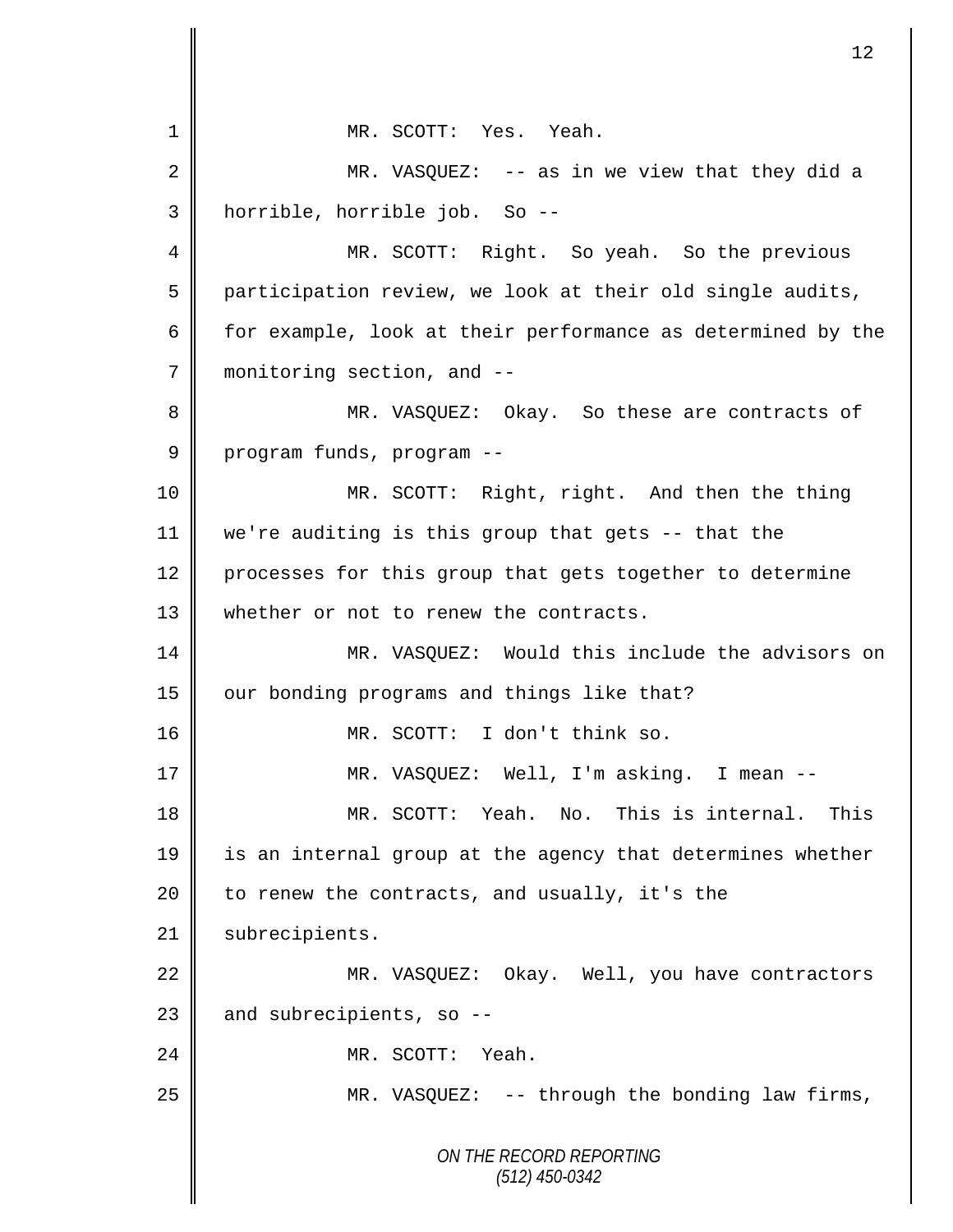1 and such are contractors.

*ON THE RECORD REPORTING (512) 450-0342* 2 || MR. SCOTT: Well, when we delve into the audit, 3 | we'll see to what extent that pertains. 4 MR. VASQUEZ: Okay. Well, it would just be  $5 \parallel$  helpful for the -- I imagine, for the Committee and then 6 full Board to understand what we're doing there. 7 MR. SCOTT: Okay. The IT general controls -- 8 the Internal Auditing Act requires periodic audits for an 9 degency's information systems. TDHCA's technology is 10 delivered by internal TDHCA information systems staff with 11 Support from the Department of Information Resources. 12 The audit will primarily focus on the functions 13 || of Internal Audit TDHCA IS staff and will consider areas 14 such as governance systems, development life cycle 15 controls, physical and logical access to critical hardware 16 and software, backup and recovery, programming change 17 management procedures and computer operations controls. 18 || MR. THOMAS: Any questions from Committee 19 members? 20 MR. VASQUEZ: I must have woken up on the wrong 21  $\parallel$  side of the bed. So --22 | MR. SCOTT: I am prepared for this question. 23 MR. VASQUEZ: -- so you realize what that means 24  $\parallel$  about the other two --25 MR. THOMAS: The other two questions.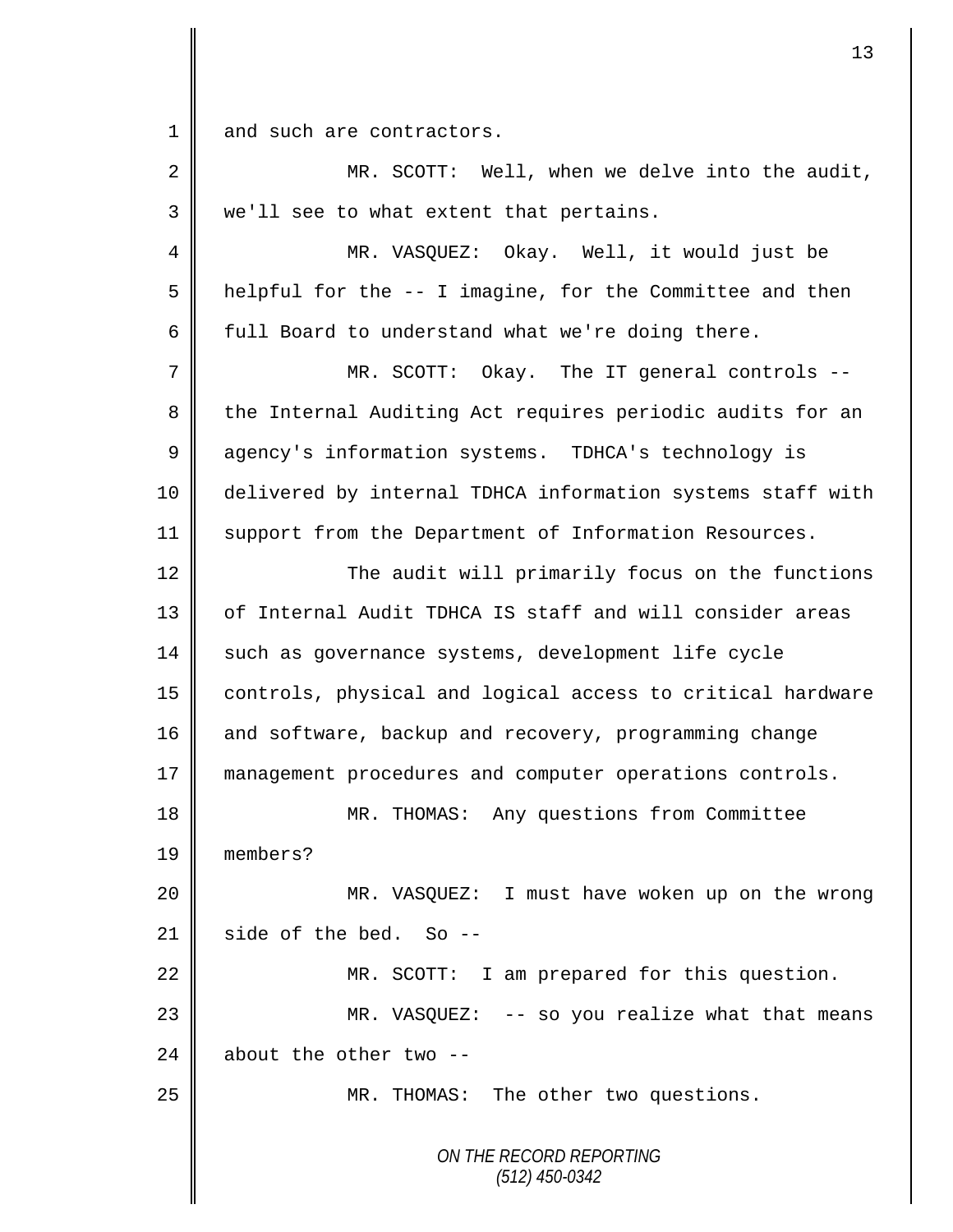| $\mathbf{1}$   | MR. SCOTT: Yeah, yeah.                                      |
|----------------|-------------------------------------------------------------|
| 2              | MR. VASQUEZ: -- all right. Okay. So this --                 |
| 3              | and probably the next one as well, IT application controls, |
| $\overline{4}$ | who in your organization's staff is qualified and trained   |
| 5              | to do this kind of analysis?                                |
| 6              | MR. SCOTT: Well, $I$ --                                     |
| 7              | MR. VASQUEZ: I mean, it's technical, right?                 |
| 8              | MR. SCOTT: Yeah. I'm a certified information                |
| $\mathsf 9$    | systems auditor. I've done audits like these before. Ms.    |
| 10             | Suzi Nelson has expertise in audit of IT systems. In fact,  |
| 11             | I think everybody will tell you, all of the audits she      |
| 12             | does, she has recommendations on IT, so she's expert in     |
| 13             | that regard.                                                |
| 14             | MR. VASQUEZ: Good answer. Thank you.                        |
| 15             | MR. SCOTT: Okay. Okay. So the next one is IT                |
| 16             | application controls. Application controls are related      |
| 17             | specifically to critical information system software        |
| 18             | programs and are necessary for the accurate and proper      |
| 19             | processing of critical business functions on the software.  |
| 20             | The audit would include areas such as input and             |
| 21             | access controls, filing data processing controls, output    |
| 22             | controls and master files and daily controls. Application   |
| 23             | controls will be reviewed for select applications used by   |
| 24             | TDHCA to manage program and administrative data and         |
| 25             | activity.                                                   |
|                |                                                             |

II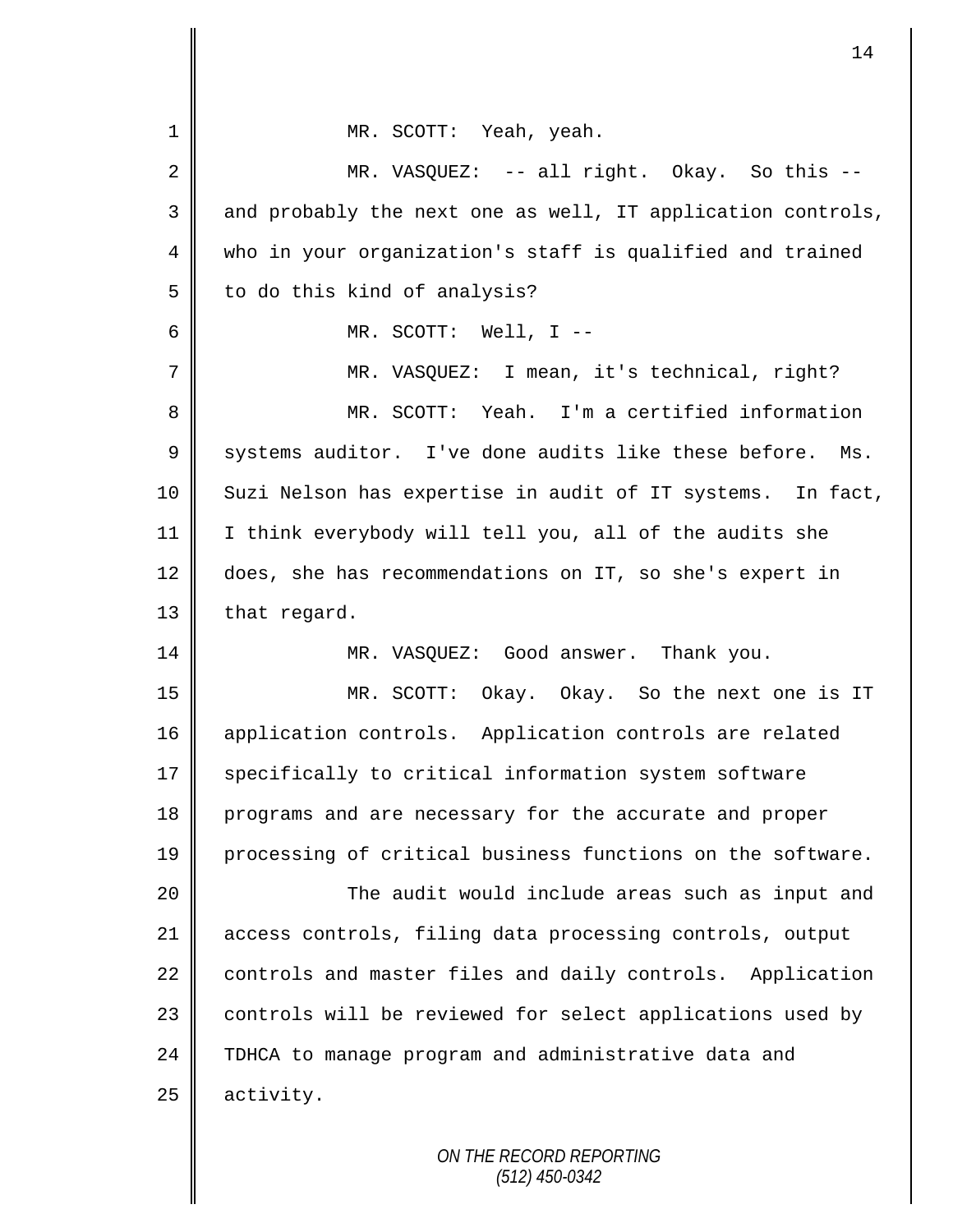|             | 15                                                          |
|-------------|-------------------------------------------------------------|
| 1           | Pause for that.                                             |
| 2           | MR. THOMAS: Any questions from Committee                    |
| 3           | members?                                                    |
| 4           | MR. VASQUEZ: I got nothing.                                 |
| 5           | MR. SCOTT: As my -- as the brain fog cleared, I             |
| 6           | recall that on the participation review, it's usually these |
| 7           | developers that have maybe in the past -- when Patricia was |
| 8           | here, she had written them up for various things.<br>So     |
| $\mathsf 9$ | that's the kind of things they talk about in the previous   |
| 10          | participation review. Okay.                                 |
| 11          | The next MH installation inspection, physical               |
| 12          | Okay. So the Manufactured Housing Division<br>inspection.   |
| 13          | administers the Manufactured Housing Standards Act.         |
| 14          | Because of its regulatory nature, MHD has its               |
| 15          | own board and executive director, but is administratively   |
| 16          | attached to TDHCA and receives audit-related services from  |
| 17          | OIA at TDHCA. So what all -- what that means is, we have    |
| 18          | an MOU with them, and I'm supposed to provide a certain     |
| 19          | amount of internal audit services to that agency, even      |
| 20          | though it's a separate agency, or I don't know the exact    |
| 21          | legal status of it.                                         |
| 22          | They are administratively attached to our -- the            |
| 23          | agency. And the physical inspection section of the          |
| 24          | Compliance Monitoring Division was selected for audit       |
| 25          | during fiscal year '20 and a report was issued on August    |
|             | ON THE RECORD REPORTING<br>$(512)$ 450-0342                 |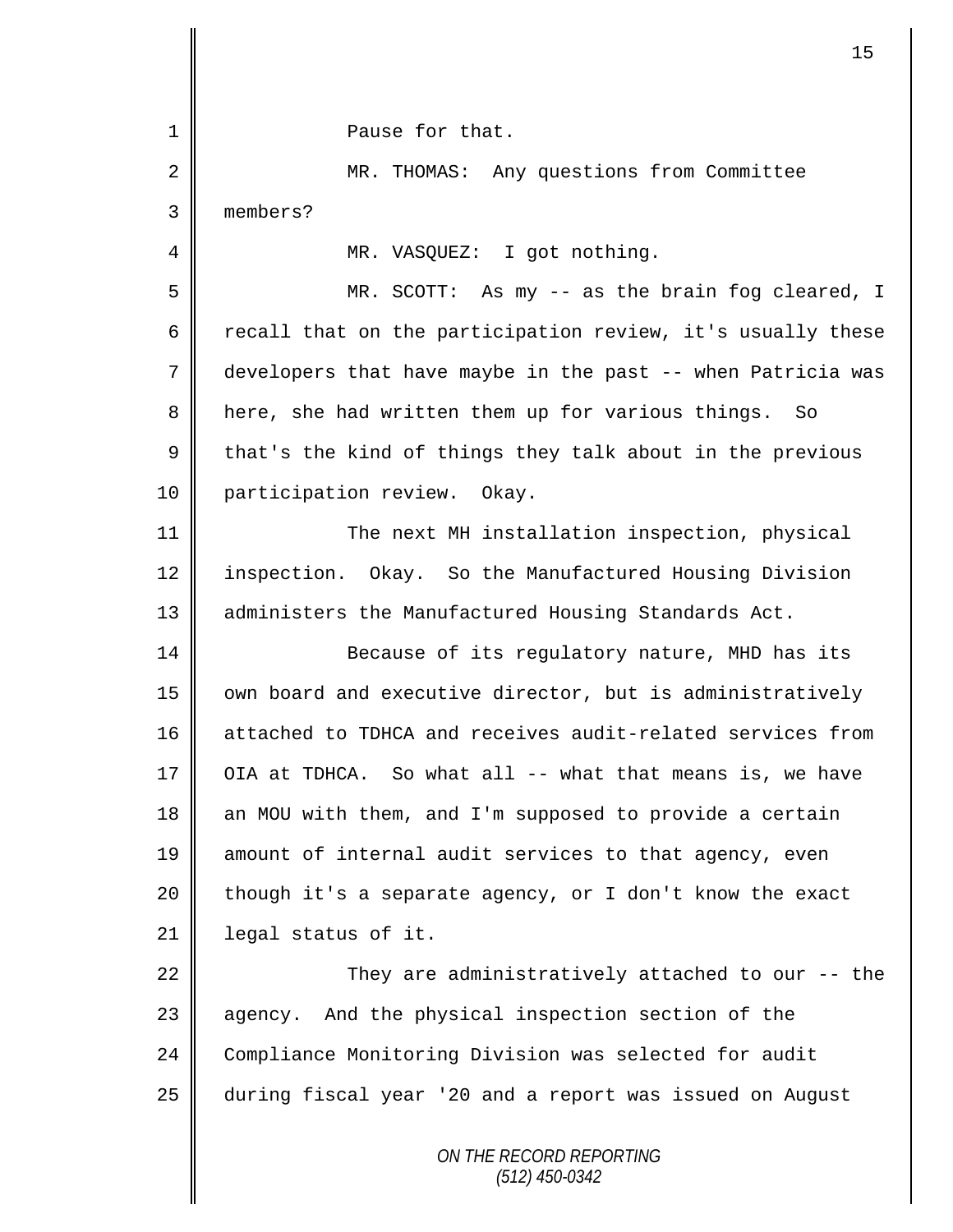*ON THE RECORD REPORTING (512) 450-0342*  $1 \parallel 14$ , 2020. However, due to the scope -- to a scope 2 | limitation imposed by COVID-19 pandemic, this unit will be 3 || reviewed more comprehensively during fiscal year '22, and 4 since the inspections are performed by MHD, similar to  $5 \parallel$  those performed by physical inspections at TDHCA. 6 OIA will conduct these audits together to 7 achieve some economy of scale. During the course of this 8 || audit, OIA also plans to conduct follow-up work on the 9 | Migrant Labor Housing audit that was conducted in 2019, as 10 well as follow-up work on the audit of MHD that was 11 performed by SAO in 2020. So what that means is, we're 12 going to do an audit of inspections. 13 || In that audit of inspections, we're going to 14 cover these items, one of which is a separate agency, but 15 that we're responsible for auditing. And we'll do the 16 | follow-up on the Migrant Labor Housing that we did back in 17 || 2019 and we'll do the last part of the audit that we 18 started a couple years ago, but we weren't able to do the 19 actual site visits and testing because of the COVID. 20 || Any questions on that one? 21 | MR. VASQUEZ: Just for clarity, the Migrant 22 Labor Housing is completely separate from Manufactured 23 Housing. I mean, they're two different --24 MR. SCOTT: Not really, because --25 || MR. VASQUEZ: -- programs.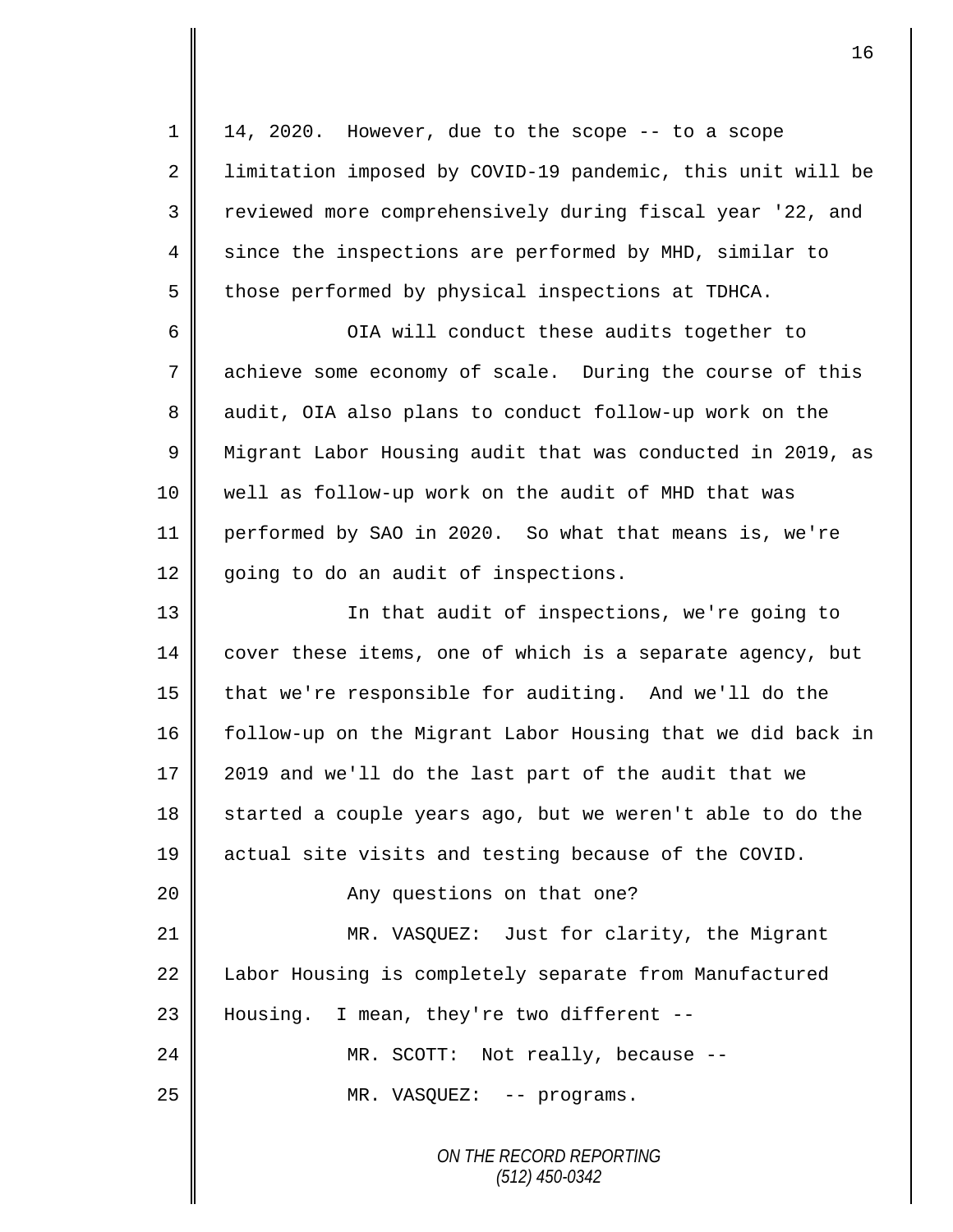*ON THE RECORD REPORTING (512) 450-0342* 1 || MR. SCOTT: -- their staff is the ones that  $2 \parallel$  still do it. They do the inspections. 3 MR. VASQUEZ: So the inspection staff is -- 4 || MR. SCOTT: Right. 5 MR. VASQUEZ: -- similar, but the programs  $6 \parallel$  are  $-$ 7 MR. SCOTT: Correct. One of them inspects the 8 manufactured houses. One of them inspects the migrant 9 | labor houses -- housing. 10 MR. VASQUEZ: Under the same inspection 11 umbrella, basically? 12 MR. SCOTT: Right. Yeah. And so after we did 13 that audit of Migrant Labor Housing in 2019, the SAO came 14 along and they wrote a really scathing report. And so it's 15 kind of incumbent on me to follow up on that, on their 16 | report. 17 Okay. Texas Ownership Program. The Texas 18 Ownership Program helps eligible Texas homeowners by 19 providing financial assistance such as down payment 20 || assistance, low interest rate mortgages and mortgage 21 certificates -- mortgage credit certificates. 22 || The program also offers technical assistance and 23 **e**ducational resources for first home -- for first-time 24 | homebuyers throughout the process. This program rated high  $25$  on a risk assessment due to lack of any prior audits by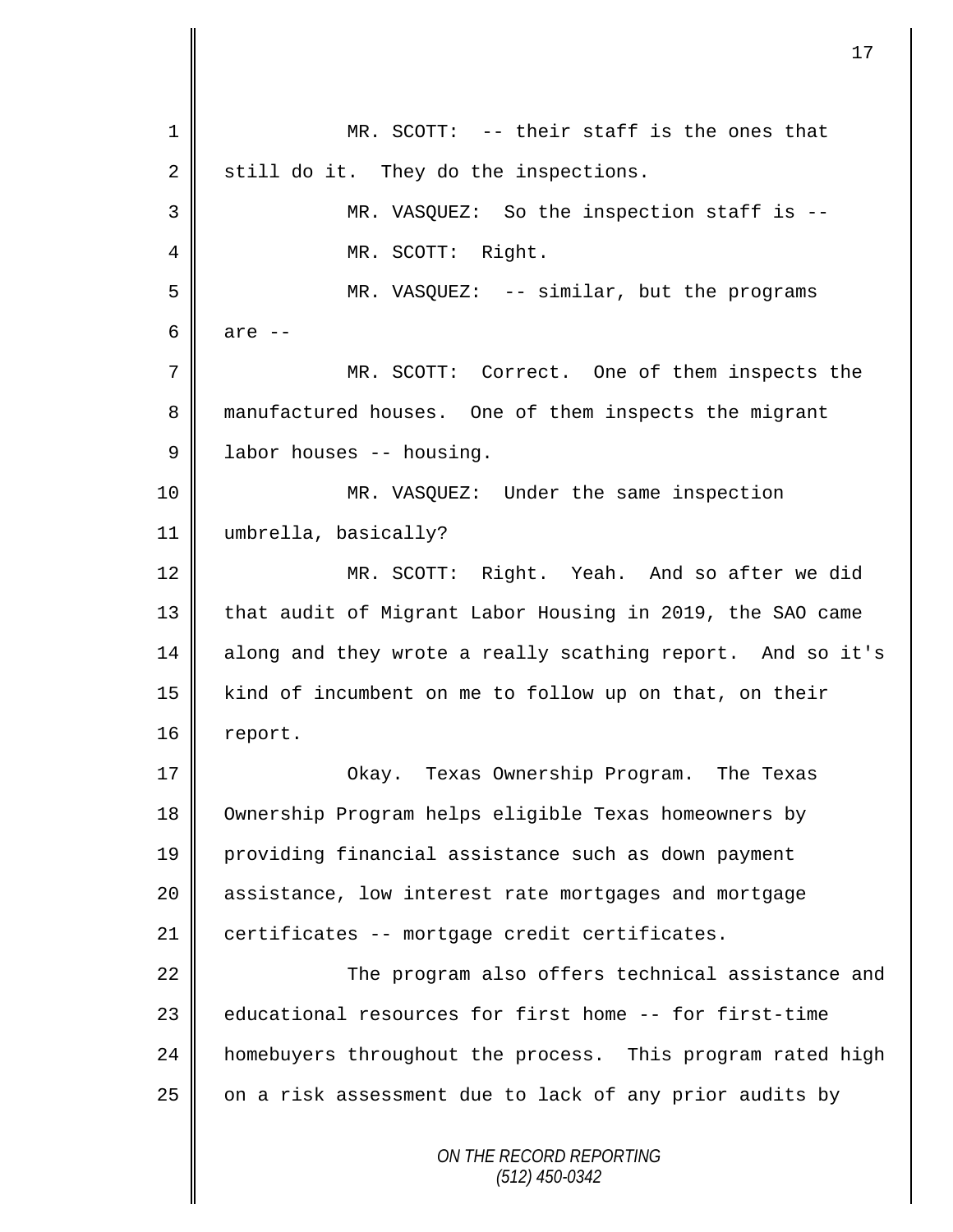*ON THE RECORD REPORTING (512) 450-0342*  $1 \parallel$  OIA. 2 || So I'll pause on that one. 3 MR. THOMAS: Questions from the Committee 4 members? 5 (No response.) 6 || MR. THOMAS: Hearing none, continue. 7 MR. SCOTT: Okay. So that's the presentation of 8 the audit plan. So -- and at this point, I'll ask for a 9 recommendation to approve the 2022 Internal Audit Plan, 10 | recommendation to the full Board to approve the plan. 11 MR. THOMAS: The Chair will entertain a motion 12 to recommend to the full Board the approval of the 2022 13 | Internal Audit Plan. 14 MR. BRADEN: So moved. 15 MR. THOMAS: Thank you, Mr. Braden. Do I have a 16 second? 17 || MR. VASQUEZ: I'm thinking about it. 18 MR. SCOTT: We could -- when we do the audit of 19  $\parallel$  the TRR, we can model the scope in such a way that everyone  $20$  | is happy. 21 || MR. VASQUEZ: Yeah. I --22 MR. BRADEN: What are your concerns? 23 MR. VASQUEZ: Well, just one on that, it seems 24  $\parallel$  like a waste of time on the first one, on the TRR. The 25 | Texas Rent Relief Program, you know, actual investigations,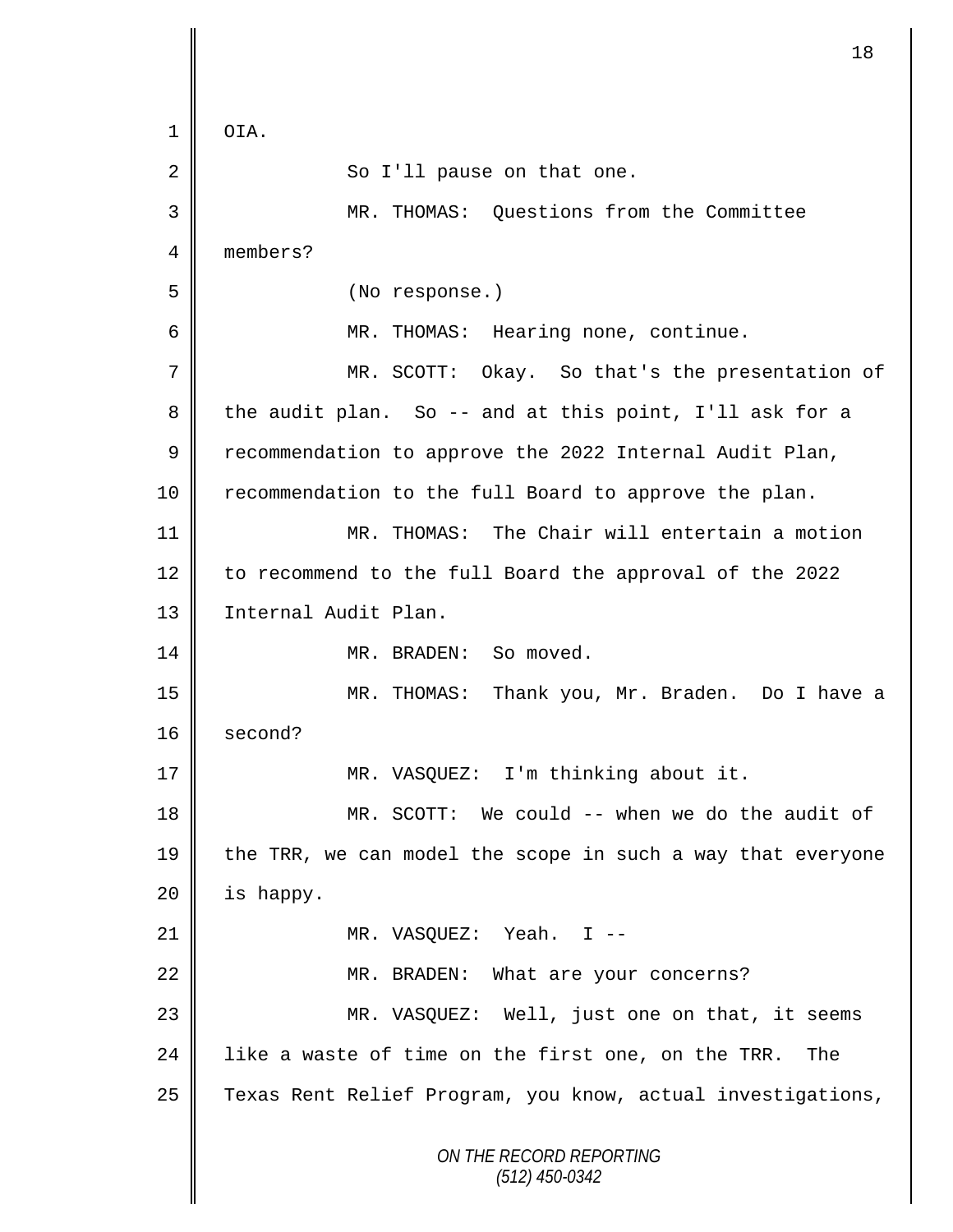*ON THE RECORD REPORTING* 1 audits into performance of our programs are doing what 2 they're  $-$ - we're supposed to do, and when we're putting out 3 just millions and millions of dollars, that seems to be the 4 focus that we should be working on. 5 Like, the Texas Homeownership Program, yeah, 6 absolutely. That makes complete sense. I just don't  $7 \parallel$  think -- I just don't feel like there's enough of that meat 8 in this audit plan for this year. 9 || MR. BRADEN: Considering the high profile of the 10 TRR Program and if we're getting encouragement from other 11 agencies to do this, it seems like we ought to do it. I 12 agree that, you know, since the Governor waived it, you 13 | know, how -- really how much of an audit can it be? 14 And it seems like it's all cured. So that just 15 means, like, it won't take that many resources to do it. 16 MR. SCOTT: A potential result of the audit 17 || would be, if we waive the requirements, and everything went 18 perfectly fine nonetheless. 19 MR. VASQUEZ: Yeah. And there was still a  $20$  competitive -- we get bids and such. I second the motion. 21 MR. THOMAS: Thank you, Mr. Vasquez. We have a 22 motion from Mr. Braden and a second from Mr. Vasquez. All 23 || in favor of taking the full report to the full Board of the  $24$  | 2022 Internal Audit Plan, say aye. 25 **(A** chorus of ayes.)

19

*(512) 450-0342*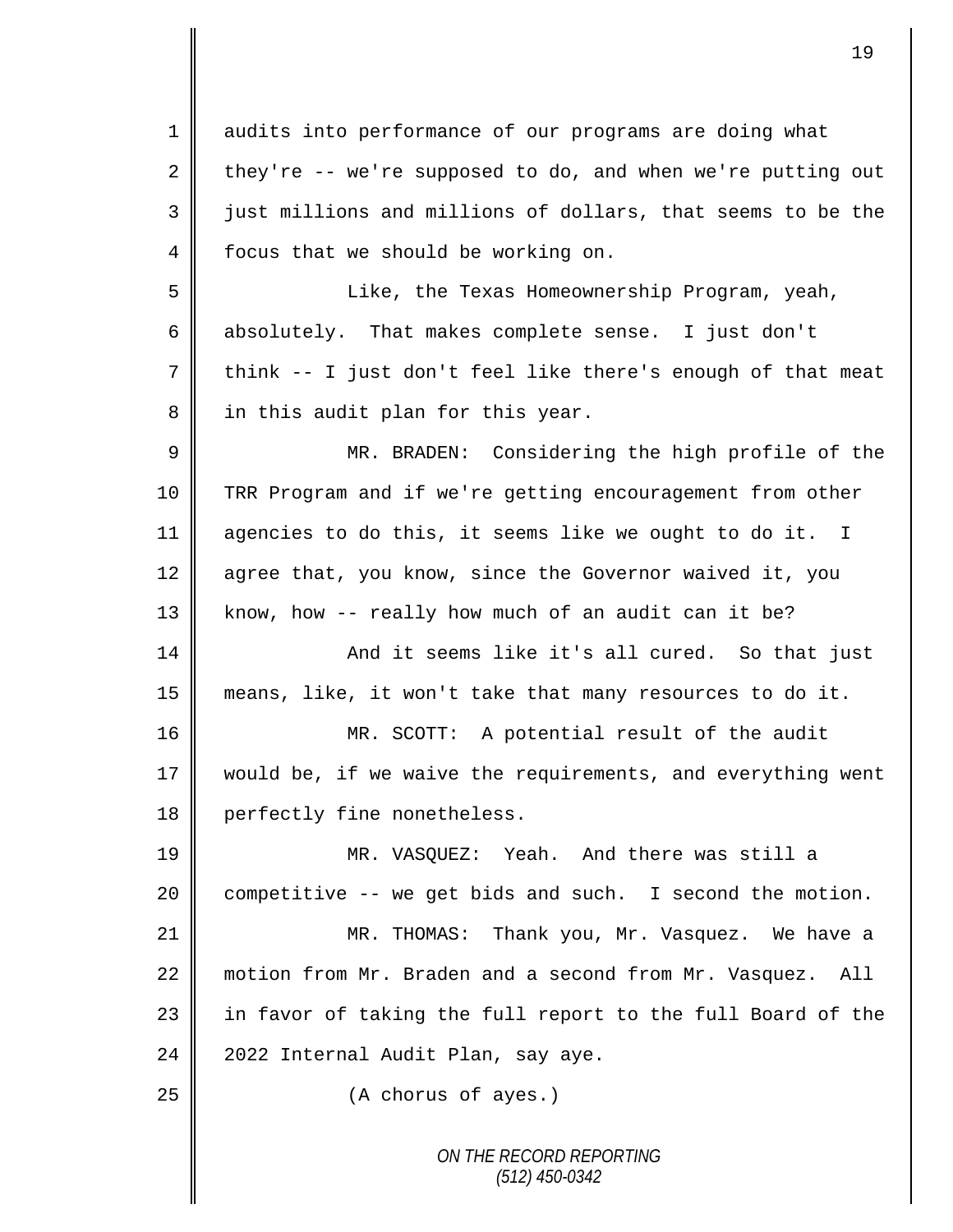*ON THE RECORD REPORTING (512) 450-0342* 1 || MR. THOMAS: Any opposed? 2 | (No response.) 3 MR. THOMAS: Hearing none, the motion passes. 4 || MR. SCOTT: Thank you so much. 5 MR. THOMAS: At this point, while we have Mr. 6 Scott in the hot seat, any additional questions from 7 Committee members for Mr. Scott at this time? 8 || (No response.) 9 MR. THOMAS: Hearing none and seeing no folks in 10 || the audience for public comment, if there are no more 11 questions or discussions, this meeting is officially 12 adjourned. 13 MR. SCOTT: Don't you have report items? 14 MR. THOMAS: We have to do report items. 15 MR. SCOTT: Yeah. 16 MR. THOMAS: Thank you for the reminder. All 17 | right. Report items. 18 We have seven report items, or -- yeah, seven 19 | report items. Mr. Scott is here to present those items. 20 || Mr. Scott? 21 MR. SCOTT: Yes. If it's okay, I'll just run 22 through them all, and ask for questions  $-$ 23 MR. THOMAS: Okay. Great. At the end? 24 MR. SCOTT: Yeah. 25 NR. THOMAS: Yeah.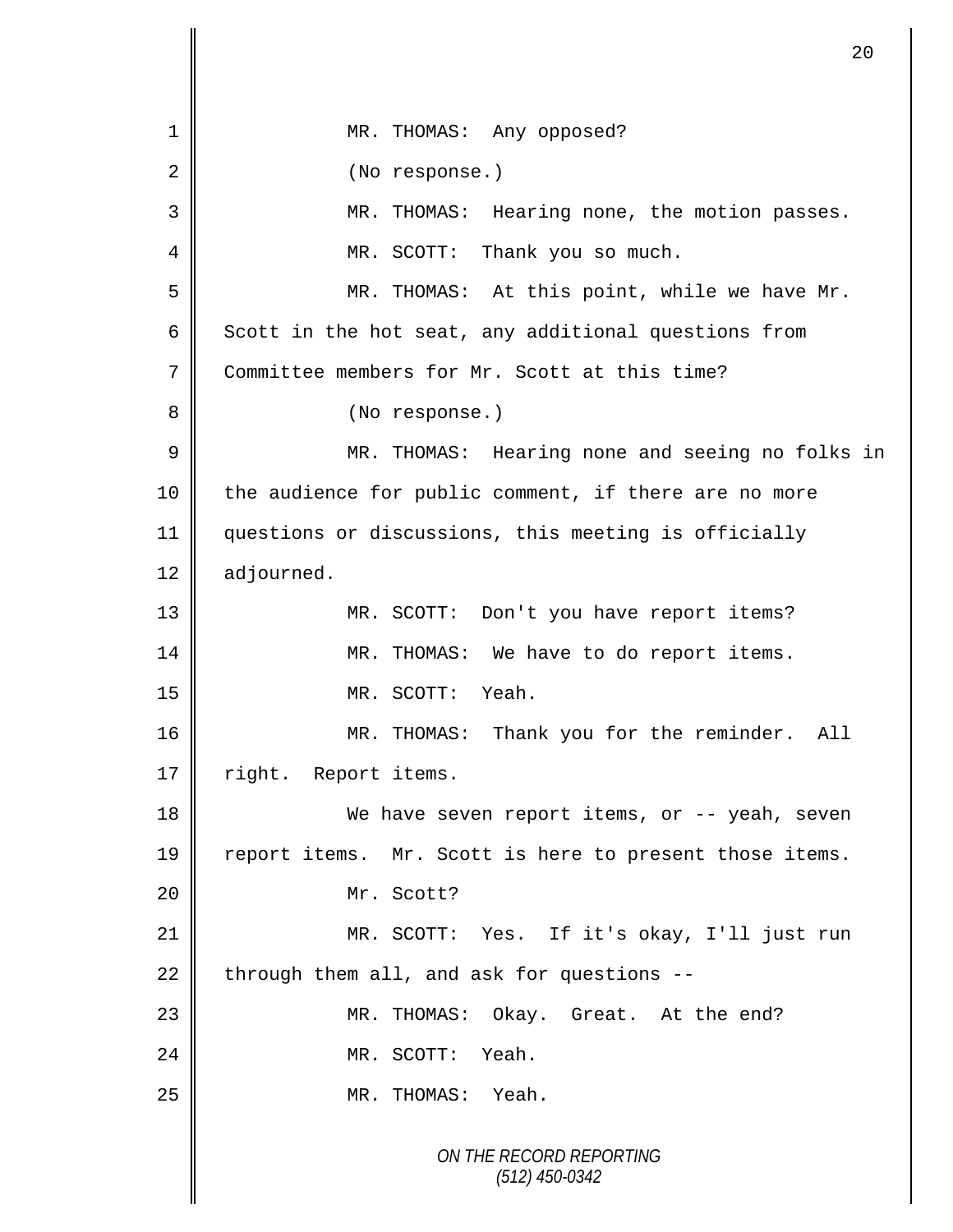*ON THE RECORD REPORTING (512) 450-0342* 1 MS. SCOTT: Okay. Multifamily Direct Loans 2 Program. We reviewed the Multifamily Direct Loans Program,  $3 \parallel$  and we found that the program has been consistently 4 Successful in committing federal and repayment funds when 5 allocated. The program rated high on our annual risk 6 assessments and was selected for audit due to complexity of  $7 \parallel$  the application process across multiple divisions. 8 Since 2016, TDHCA has funded approximately 152 9 million direct MFDLs, representing a mix of federal funds 10 | from various programs such as Home Investments Partnership 11 and the National Housing Trust Fund. Based on our reviews, 12 OIA found that the Multifamily Direct Loans Program is 13 performing effectively overall, with some suggestions for 14 consistency and efficiency. 15 We provided some suggestions to improve the 16 efficiency of the processes, such as change management 17 tracking system to be implemented to better manage 18 applications throughout the process. And we also had some 19 | other suggestions relating to leveraging technology and 20 || updating the standard operating procedures. And the 21 management of all the programs involved was very 22  $\parallel$  cooperative and the audit went smoothly. 23 || Any questions on that? 24 || (No response.) 25 | MR. SCOTT: Okay. Ending Homelessness Fund and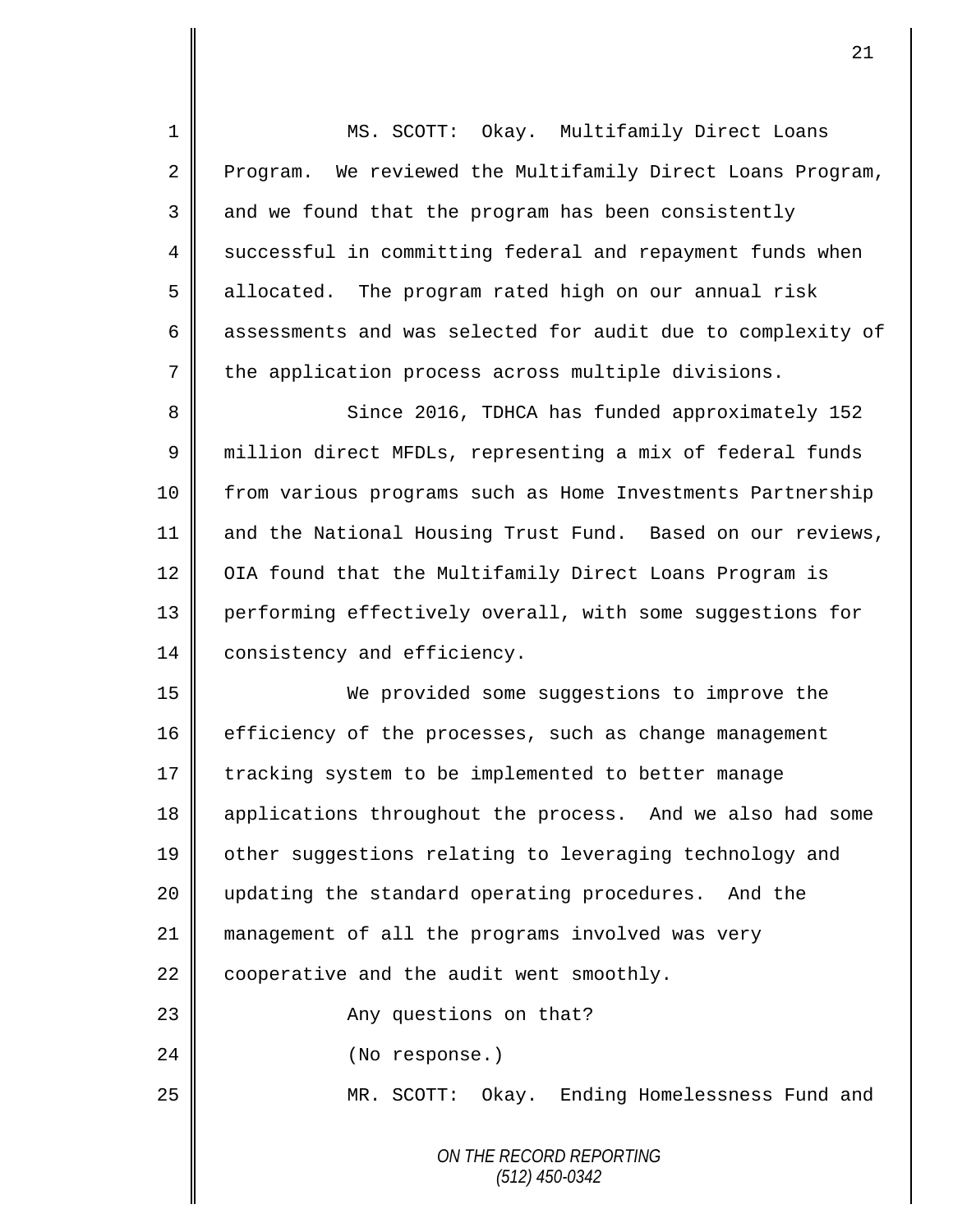1 the Homeless Housing and Services Program. The Ending 2 Homelessness Fund and Homeless Housing and Services Program 3 T rated high on the annual risk assessments due to 4 | legislative interest, as well as the economic effects of 5 current pandemic on low income individuals.

6 This is also the first internal audit of the 7 Ending Homelessness Fund and Homeless Housing and Services 8 Program. The Single Family and Homeless Programs Division 9 awards funds to assist units of general local governments, 10 public housing authorities, nonprofits and local agencies 11 in the provision of assistance to low income Texans with a 12 | focus on housing and housing-related assistance and 13 | services.

14 The Ending Homelessness Program is a statewide 15 program to benefit persons experiencing or those at risk of 16 homelessness and has its own designated fund. As of 2021, 17 the program assisted 1,475 households during 2021. We 18 Teviewed rules and regulations under which the programs 19 || operate, as well internal controls based on our reviews and  $20$  | testing.

21 The EH fund and HHSP fund provide good services  $22$  and housing activities to local cities and municipalities 23 || in combating homelessness and to encourage self-sufficiency 24  $\parallel$  and help the homelessness -- the homeless secure stable  $25$  housing.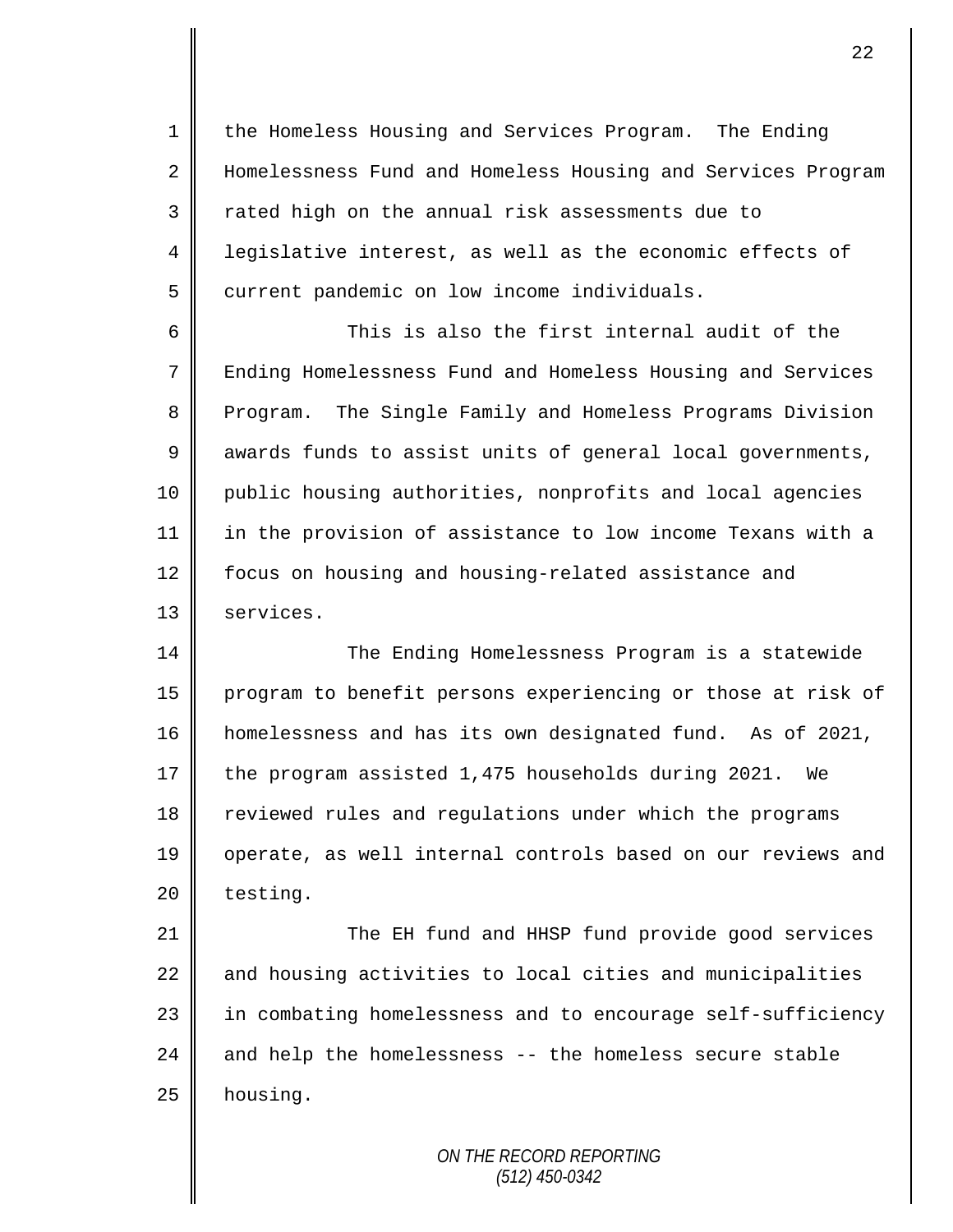1 Okay. The next audit was the Housing Resource 2 Center. Texas Government Code outlines the duties and 3 || responsibilities fulfilled by TDHCA's Housing Resource 4 Center.

5 The Division provides educational materials and 6  $\parallel$  technical assistance to the public, community-based housing 7 | organizations, nonprofit housing developers and other State 8 and federal agencies. They also offer assistance to the 9 general public in locating the appropriate service provides 10 in their community, process complaints regarding program 11 activity, and are responsible for plans and reports that 12 TDHCA is required to submit in compliance with State and 13 | federal government regulations.

14 We had audited the complaint resolutions 15 function in 2019, and therefore, our audit review did not 16 include that section of the HRC Division this time around, 17 | except for complaints related to the TRR Program, which was 18 || not in existence at the time of our earlier audit.

19 **Based on our reviews, the HRC Division is** 20 | functioning effectively and efficiently with a few 21 suggestions that we had, specifically regarding complaints 22 management process for the Texas Rent Relief Program. 23 || Implementation for improvements to the TRR

24 | complaints management was in progress at the time of the 25  $\parallel$  audit reporting. So they had already started to fix it.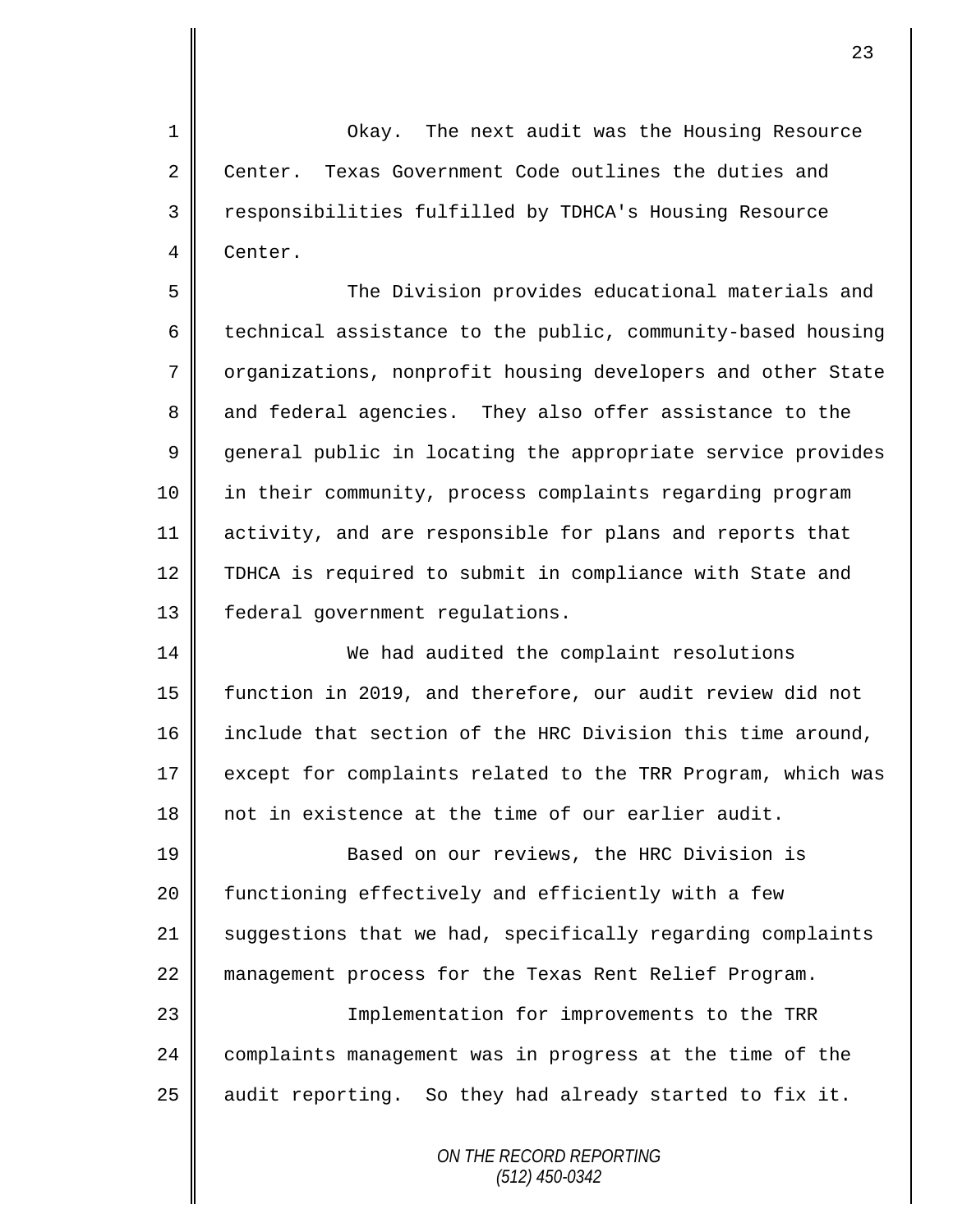*ON THE RECORD REPORTING (512) 450-0342* 1 | OIA recommended a wrap-up of implementation of the process  $2 \parallel$  changes and to make updates to the TDHCA general phone line 3 and to forms on the TRR website to allow for more direct 4 and expedient access to the TRR Call Center. 5 So those are the three audit reports. These 6 | next items are Internal Audit administrative -- yes, sir? 7 || MR. VASQUEZ: Can I ask a question? So on this 8 || one, when you're talking about the coordination of TRR, was  $9 \parallel$  this audit done at the very beginning of the TRR Program? 10 || MR. SCOTT: No, toward the end. 11 || MR. VASQUEZ: It was toward the end --12 MR. SCOTT: Yeah. 13 MR. VASQUEZ: -- when we still had these 14 coordination issues? 15 MR. SCOTT: Yeah. And given the -- you know, 16  $\parallel$  I'm not here to criticize anything about TRR, because they 17 did a great job in a short time period. So -- but yeah. I  $18$  mean, as far as  $-$ 19 MR. VASQUEZ: Well, this is Housing Resource 20  $\parallel$  Center that they coordinate properly with the --21 MR. SCOTT: Right, right. The two together. 22 They did. We found some things that could have been  $23$   $\parallel$  coordinated better. So --24 MR. VASQUEZ: Did we come up with solutions  $25$  to  $-$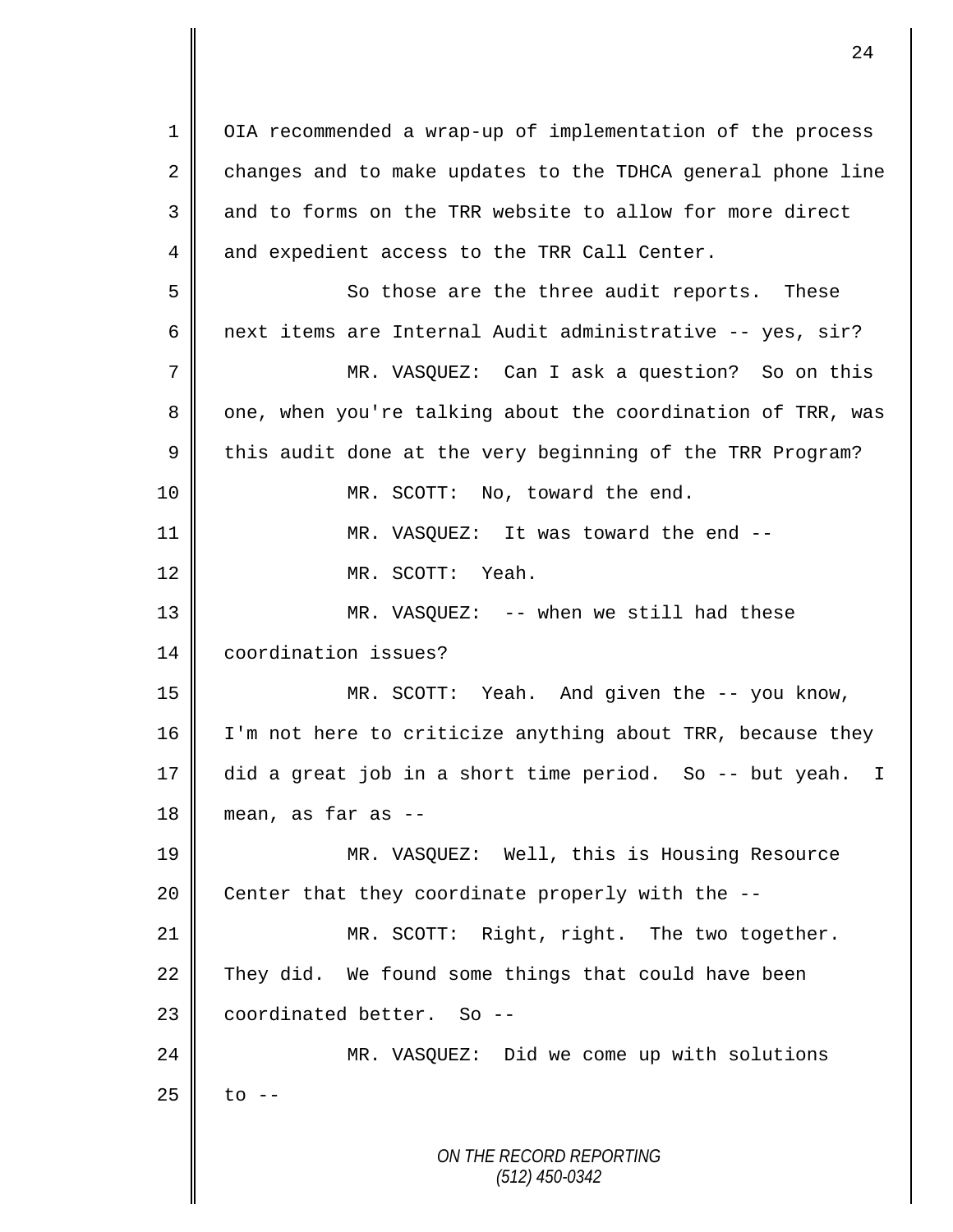|             | 25                                                         |
|-------------|------------------------------------------------------------|
| 1           | MR. SCOTT: Yes, yes, sir, we did.                          |
| 2           | MR. VASQUEZ: Okay. Just because this report is             |
| 3           | different than your other ones on -- because it actually   |
| 4           | has some findings related to that. So --                   |
| 5           | MR. SCOTT: Okay. So the next report we do                  |
| 6           | is -- administrative report is follow-up audit of prior    |
| 7           | audit findings and recommendations. This report is on the  |
| 8           | status of the prior internal audit and external audit      |
| $\mathsf 9$ | findings and recommendations.                              |
| 10          | Internal Audit is required to submit an annual             |
| 11          | report to comply with internal auditing standards. As      |
| 12          | shown in the report, the findings and recommendations have |
| 13          | been addressed by managements. So we don't have any        |
| 14          | problems with responses.                                   |
| 15          | Self-Assessment report. We do it as part of the            |
| 16          | internal -- as part of the ongoing quality controls.       |
| 17          | Internal Audit has a Self-Assessment that's required.      |
| 18          | Our analysis indicated organizational structure            |
| 19          | of the internal audit function -- our analysis included    |
| 20          | organizational structure of the internal audit function,   |
| 21          | internal processes, scope areas covered by Internal Audit, |
| 22          | as well as operations of the Division. We identified a     |
| 23          | couple of minor opportunities and staff implemented new    |
| 24          | processes that would address those.                        |
| 25          | Then we have the annual report on Internal                 |
|             | ON THE RECORD REPORTING<br>$(512)$ 450-0342                |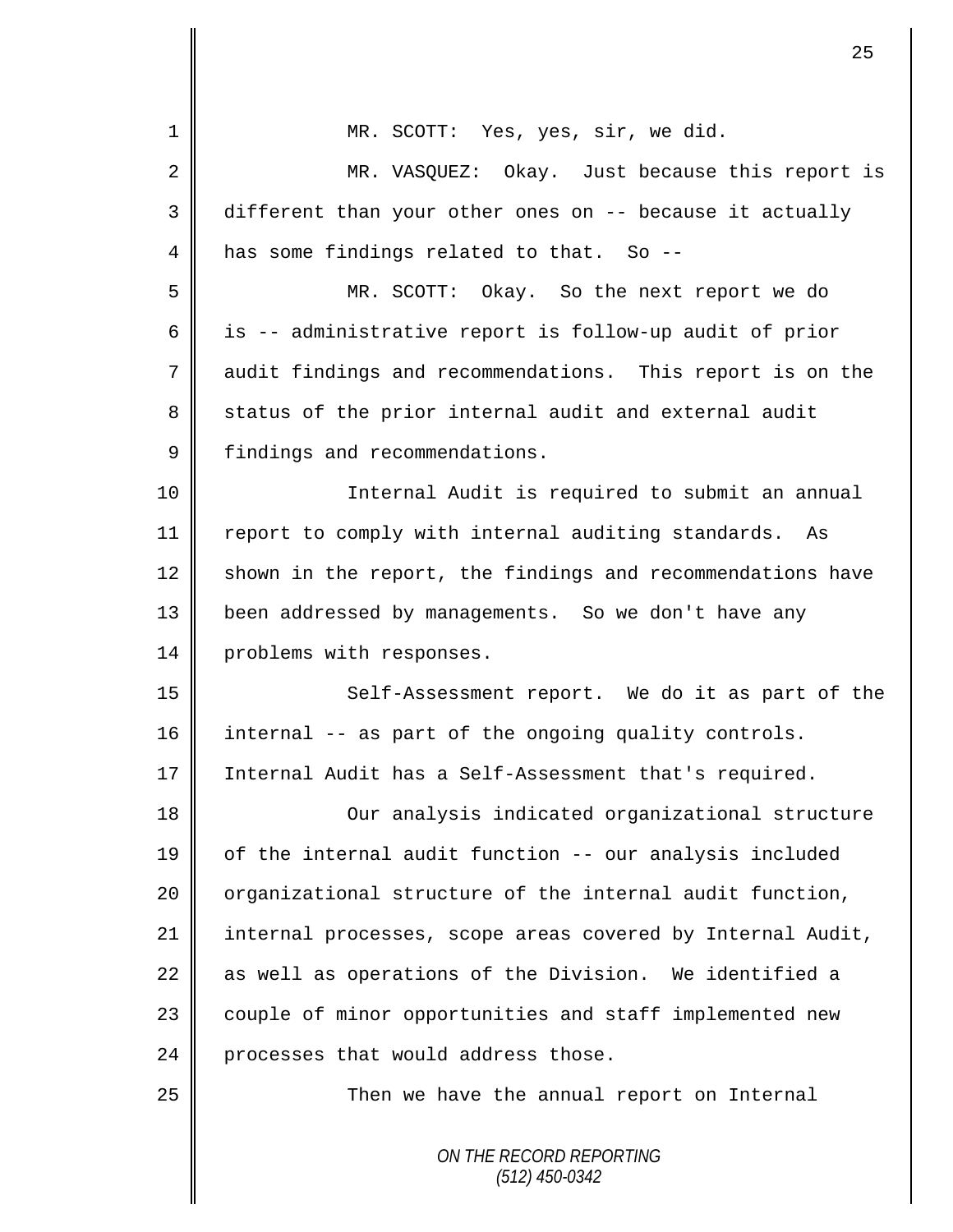*ON THE RECORD REPORTING (512) 450-0342* 1 || Audit, and this is a statutorily required report that is  $2 \parallel$  submitted to all the oversight bodies annually. In this 3 || report, we reconcile audits that have been completed during 4 the past year to the audits that were on the approved audit 5 plan. And this year, I'm happy to say, we completed all of 6  $\parallel$  the audits on fiscal year '21 audit plan. 7 And any questions at this point? 8 || (No response.) 9 MR. SCOTT: Okay. The status of Internal and 10 External Audit activity. The State Auditor's Office is 11 completing their audits of the TDHCA financial statements. 12 | At this point, they're expected to issue unqualified 13 | opinions on all the areas they audited. 14 CliftonLarsonAllen is conducting the federal 15 compliance component of the statewide audit and will issue 16 their reports in January or February, and their audit is 17 going to include the rental relief funds. So I'll be happy 18 to answer any questions on External Audits. 19 (No response.) 20 MR. THOMAS: Thank you, Mr. Scott. Any 21 Committee members have questions for Ms. Scott on Report 22 | Items 1 through 7? 23 || (No response.) 24 MR. THOMAS: Hearing none at this time, the 25 Chair will entertain a motion to accept Reports 1 through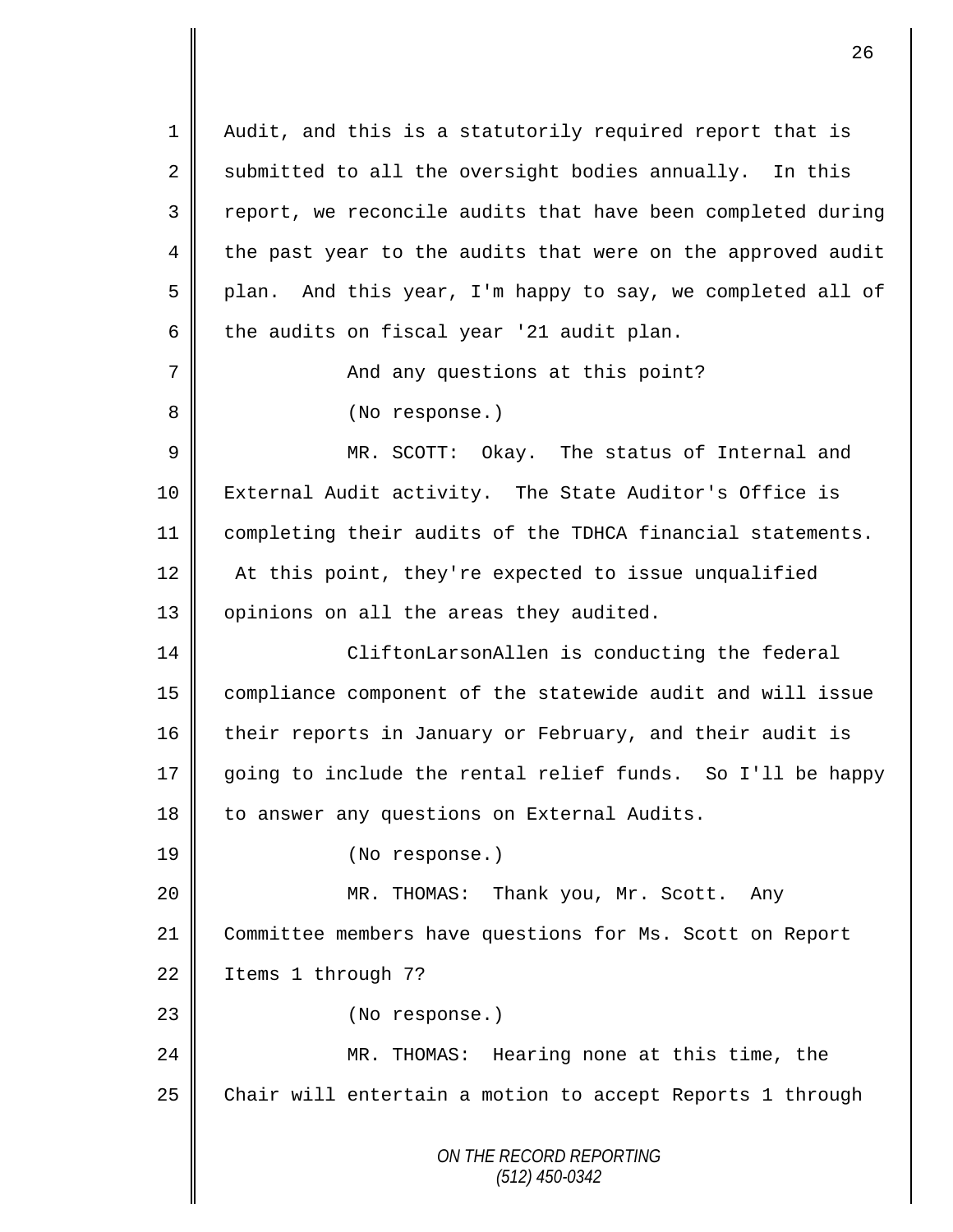```
ON THE RECORD REPORTING
                          (512) 450-0342
1 \parallel 7.
 2 | MR. BRADEN: So moved.
 3 MR. THOMAS: Thank you, Mr. Braden. Do I have a 
 4 second?
 5 | MR. VASQUEZ: Second.
 6 ||                           MR. THOMAS:   Thank you, Mr. Vasquez.
7 The motion in front of the Committee is to 
8 accept Report Items 1 through 7. All in favor, say aye.
9 || (A chorus of ayes.)
10 || MR. THOMAS: Any opposed?
11 || (No response.)
12 || MR. THOMAS: Hearing none, we will accept the
13 report items.
14 Thank you so much, Mr. Scott. While we have Mr.
15 | Scott in front of the Committee, any additional questions
16 for Mr. Scott at this time?
17 (No response.)
18 || MR. THOMAS: Now seeing still no members of the
19 public wanting to comment, I think we're at that junction. 
20 Right?
21 | MR. VASQUEZ: Yes.
22 MR. THOMAS: So if there are no more questions
23 | or discussions, the Committee meeting is adjourned
24 | officially at 8:31 a.m. Central on December 9, 2021.
25 Committee adjourned. Thank you.
```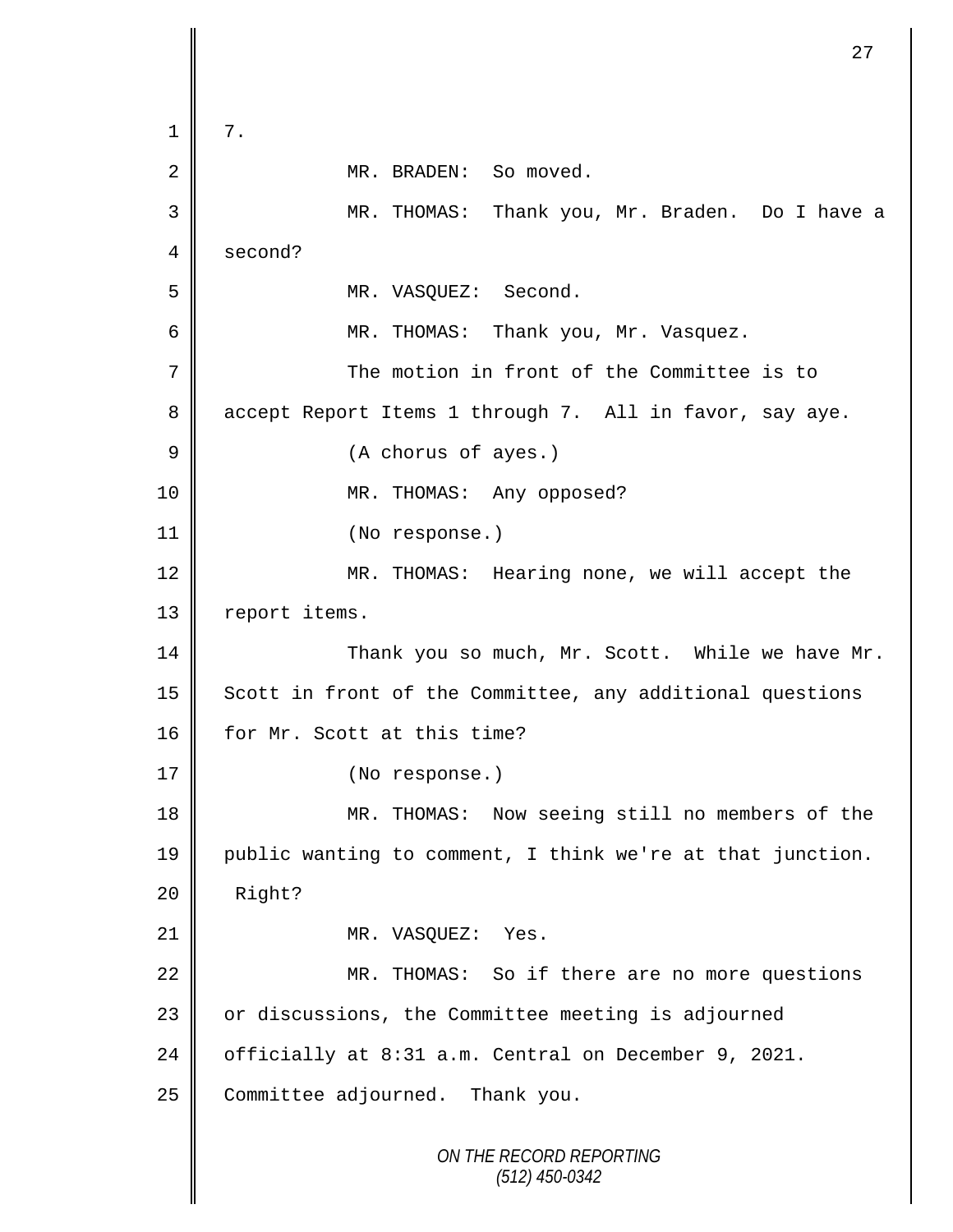|             | $28$                                            |  |
|-------------|-------------------------------------------------|--|
| $\mathbf 1$ | (Whereupon, at 8:31 a.m., the committee meeting |  |
| $\sqrt{2}$  | was adjourned.)                                 |  |
|             |                                                 |  |
|             |                                                 |  |
|             |                                                 |  |
|             |                                                 |  |
|             |                                                 |  |
|             |                                                 |  |
|             |                                                 |  |
|             |                                                 |  |
|             |                                                 |  |
|             |                                                 |  |
|             |                                                 |  |
|             |                                                 |  |
|             |                                                 |  |
|             |                                                 |  |
|             |                                                 |  |
|             |                                                 |  |
|             |                                                 |  |
|             |                                                 |  |
|             |                                                 |  |
|             | ON THE RECORD REPORTING<br>$(512)$ 450-0342     |  |